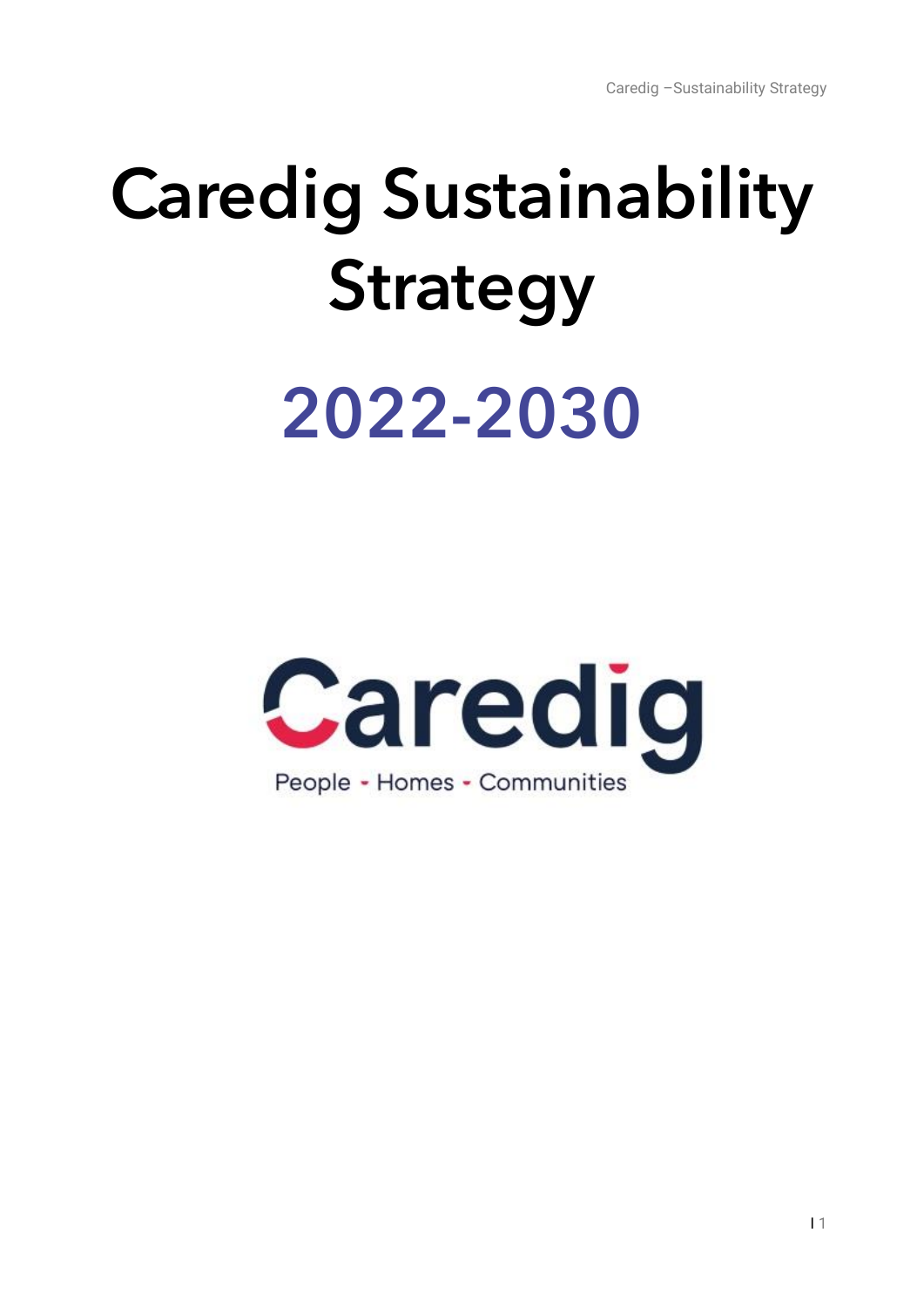| Appendix 7 Operational Action Plan - Direct Operations and Offices 32 |  |
|-----------------------------------------------------------------------|--|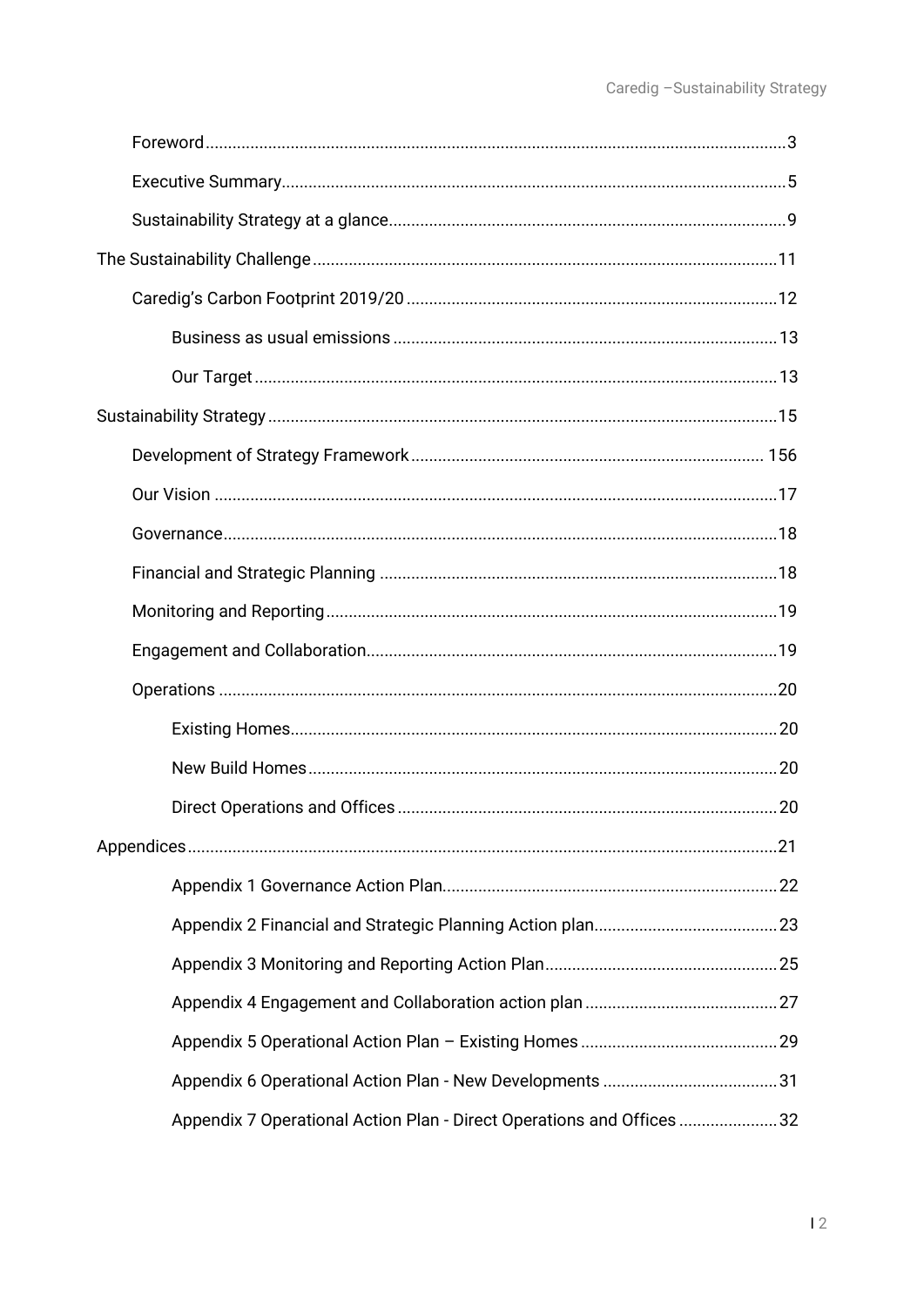# <span id="page-2-0"></span>Foreword

#### **Marcia Sinfield,** Chief Executive, Caredig

I am delighted to present Caredig's first Sustainability Strategy, which outlines how the organisation will reduce its carbon footprint and address the challenge of climate change over the next 5-10 years.

Sustainability has moved from being a separate strategic objective to being why we are here. We recognise that as a Registered Social Landlord we sustain people in affordable homes, sustain communities and help them to thrive and are guardians of



intergenerational homes ensuring they are resilient to the impacts of climate change. We are about to embark on a refresh of our strategic vision and sustainability will be a common thread as we set out why we are here.

We know that acting now will not only illustrate our commitment but also make sure the organisation can adapt to a climate-changed future, as well as avoid any climate-related risks that could impact the way we operate, the quality of service we provide, or the livelihoods of our tenants. In addition to reducing our carbon footprint we envisage that implementing the actions identified will also

- Help alleviate fuel poverty,
- relieve the strain on health and social care services, particularly in winter,
- Create new industries and potential for skills development and jobs in the areas that we operate.

We support the vision of the Future Generations Commissioner that Wales' vision for decarbonising residential buildings will "help people live in ways that are good for them now and for future generations"<sup>1</sup> .

In March 2019, our Board finalised its 2019-2024 Business Plan. This included a key priority to reduce our carbon footprint and increase environmental sustainability. The takeaway action was to produce a decarbonisation strategy that would guide the organisation towards this goal, setting out agreed targets and carbon reduction measures to reduce its overall carbon footprint. Measures such as driving better energy performance in new and existing homes and fuel used by the leased fleet. Since publishing our business plan, we have started to integrate environmental

<sup>&</sup>lt;sup>1</sup> [42949 Second All Wales Low Carbon Delivery Plan \(2021-2025\) \(gov.wales\)](https://gov.wales/sites/default/files/publications/2021-10/net-zero-wales-carbon-budget-2-2021-25.pdf)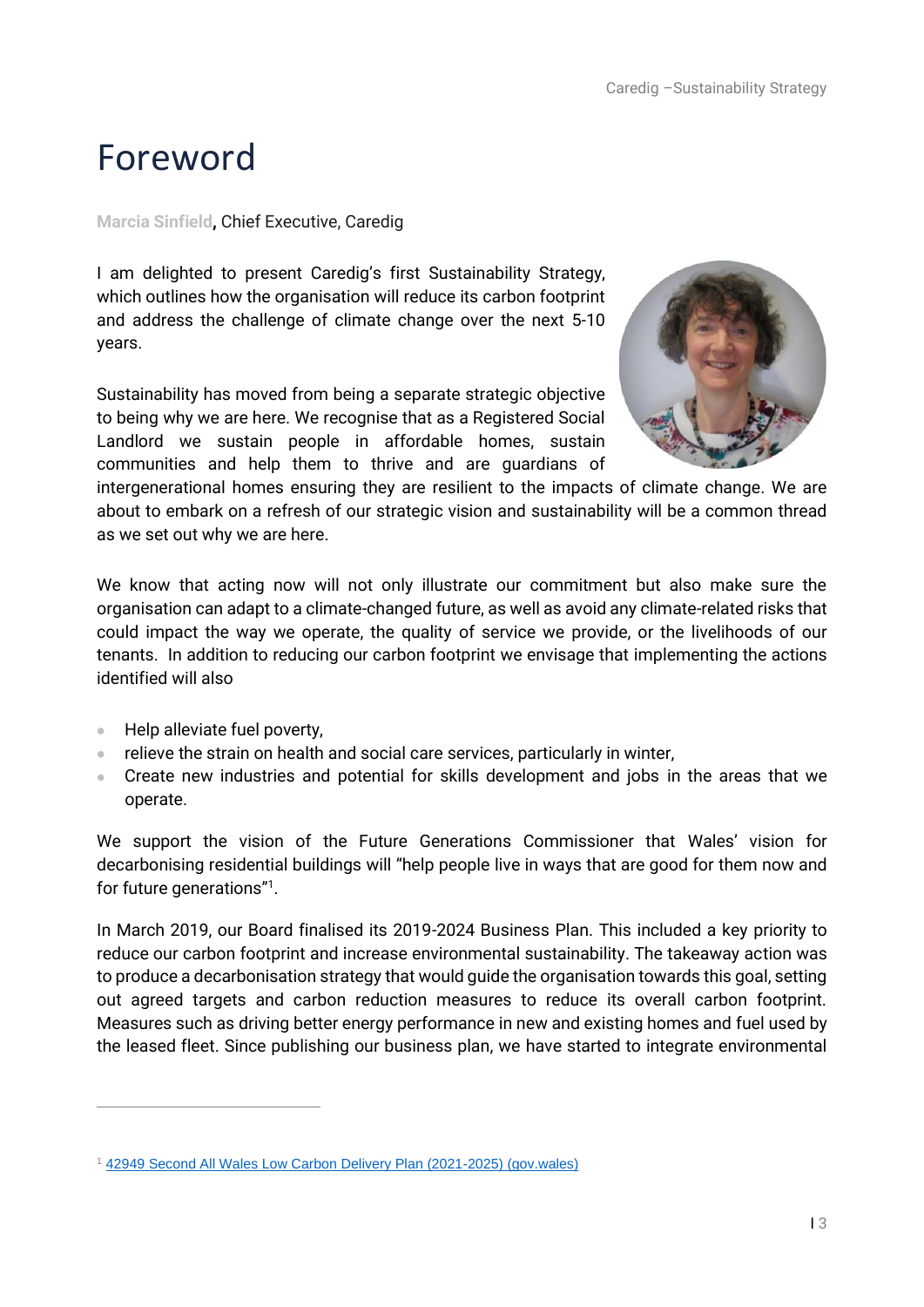sustainability into our business culture, building capabilities, showcasing possibility, and gaining buy-in from Board and senior members of the team:

- March 2019 2019-2024 Business Plan published with a clear objective to reduce our carbon footprint and increase environmental sustainability
- **January 2020** Caredig joins the Carbon Literacy Cartrefi Cymru consortium (CLCC), and rollsout training to a pilot group of staff with an aim to extend the programme in the future.
- **February 2020** The findings from Chris Joffe's "Better Homes Better Wales" report was presented to Board members.
- **October 2020** The Development and Asset Committee agreed a way to drive this agenda forward, agreeing to seeking collaboration with external partners and mandating this as part of the Committee meeting
- **October 2020** Joined the Sero optimised retrofit consortium
- **December 2020** The Board adopts the Sustainability Principles that identify priority areas to address as part of the organisation's sustainability strategy
- **January 2021** Caredig receives funding as part of the Optimised Retrofit Programme (ORP) to retrofit existing homes and to help grow local supply chains
- **March 2021**  Caredig completes installation of solar panels with battery storage and receives second award for Welsh Government Optimised Retrofit Programme (ORP). Appoints The Carbon Trust to measure our carbon footprint and help create our sustainability strategy.
- **October 2021** New homes in Treboeth, Swansea, developed to EPC A standard in partnership with Castell Group Ltd $^2$ .

We see this strategy as a live document and will continue to review and monitor our progress against the actions we have set out to deliver. We hope that with a strategy in place to address the impacts of climate change, we not only deliver organisational benefits, but can also contribute towards achieving Wales' commitment to providing a better quality of life for current and future generations.

I would like to thank the Board, staff and tenants, all of whom have contributed to the development of this strategy. We recognise that we play a fundamental role sustaining people, communities and the planet. The challenges ahead are significant but we will continue to work with our partners to deliver this strategy through our actions and commitments.

Mario Superi

Marcia Sinfield

<sup>&</sup>lt;sup>2</sup> Caredig Association turns to solar to tackle carbon footprint and fuel poverty (fha-wales.com)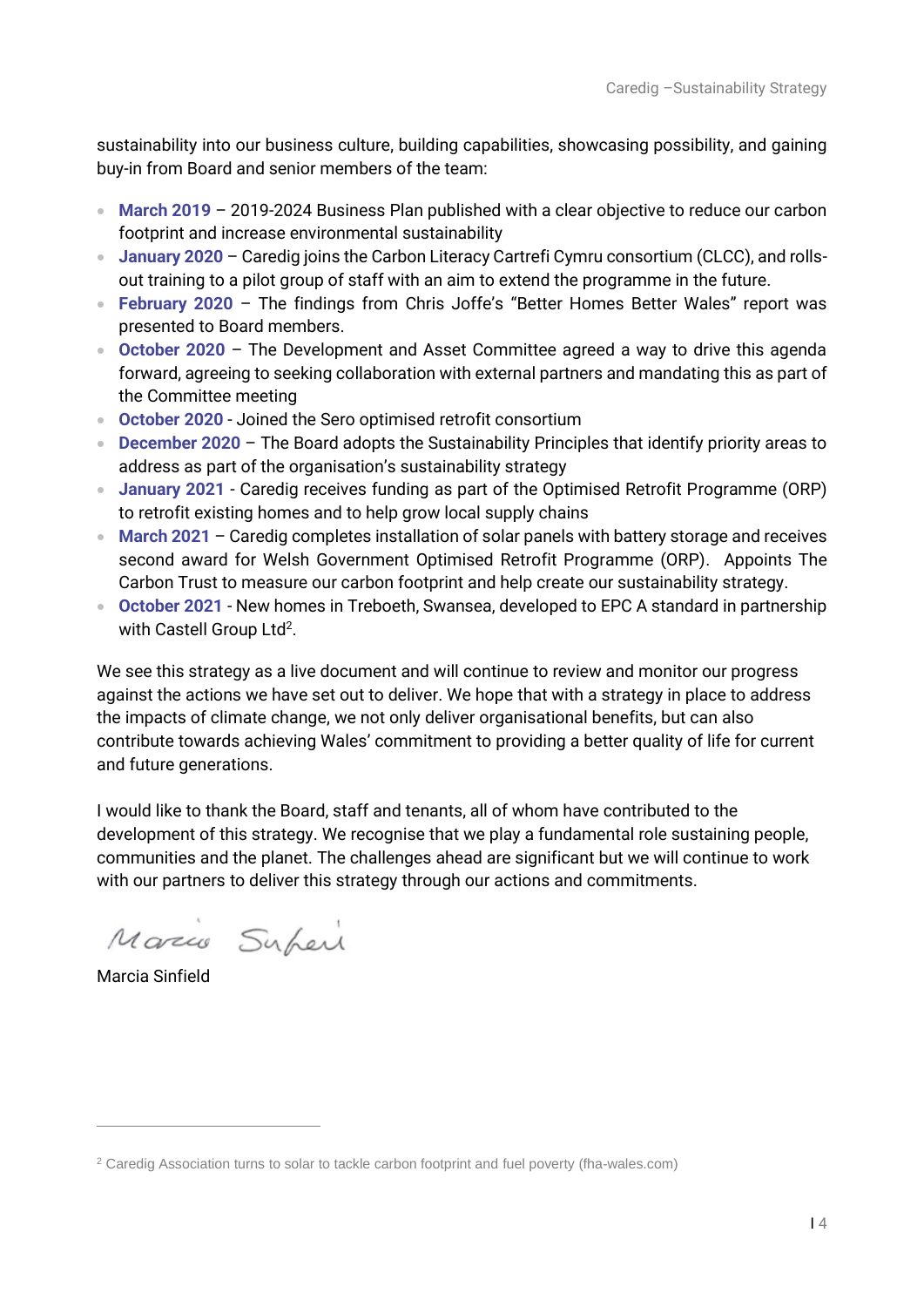# <span id="page-4-0"></span>Executive Summary

#### **The Sustainability Challenge**

• The Climate Emergency presents a multi-faceted problem for Caredig. Whilst what is needed is a rapid transition to a net-zero economy in Wales, there is a need for fairness and to ensure that are most vulnerable are not left behind. The funding required to decarbonise our homes is considerable. However, amongst our Board, Staff, Partners and Tenants there is a growing will, and momentum to reduce our carbon footprint and work in a sustainable way.

#### **Our Carbon Footprint**

• Caredig's carbon footprint **was 8,202 tCO2e (2019-20).** 75% of our emissions are from our existing homes and 81% of emissions are from burning natural gas. A key challenge will be deciding how to move away from natural gas for heating Caredig's homes. Tenant engagement will be very important for this to be successful.



#### **Business as usual**

We have estimated what would happen to our carbon footprint should we continue acting as we are and taken into account our new build programme and the electricity grid decarbonising in line with projections. This would see us decrease our emissions by approximately 14% by 2025, and 27% by 2030.

|                                          | 2019  | 2021  | 2025  | 2030  |                                                  |
|------------------------------------------|-------|-------|-------|-------|--------------------------------------------------|
| <b>Emissions</b><br>(tCO <sub>2</sub> e) | 8,201 | 7,649 | 7,039 | 6,006 |                                                  |
| % reduction                              |       | 7%    | 14%   | 27%   | <b>Figure 1 Business as</b><br>usual reductions. |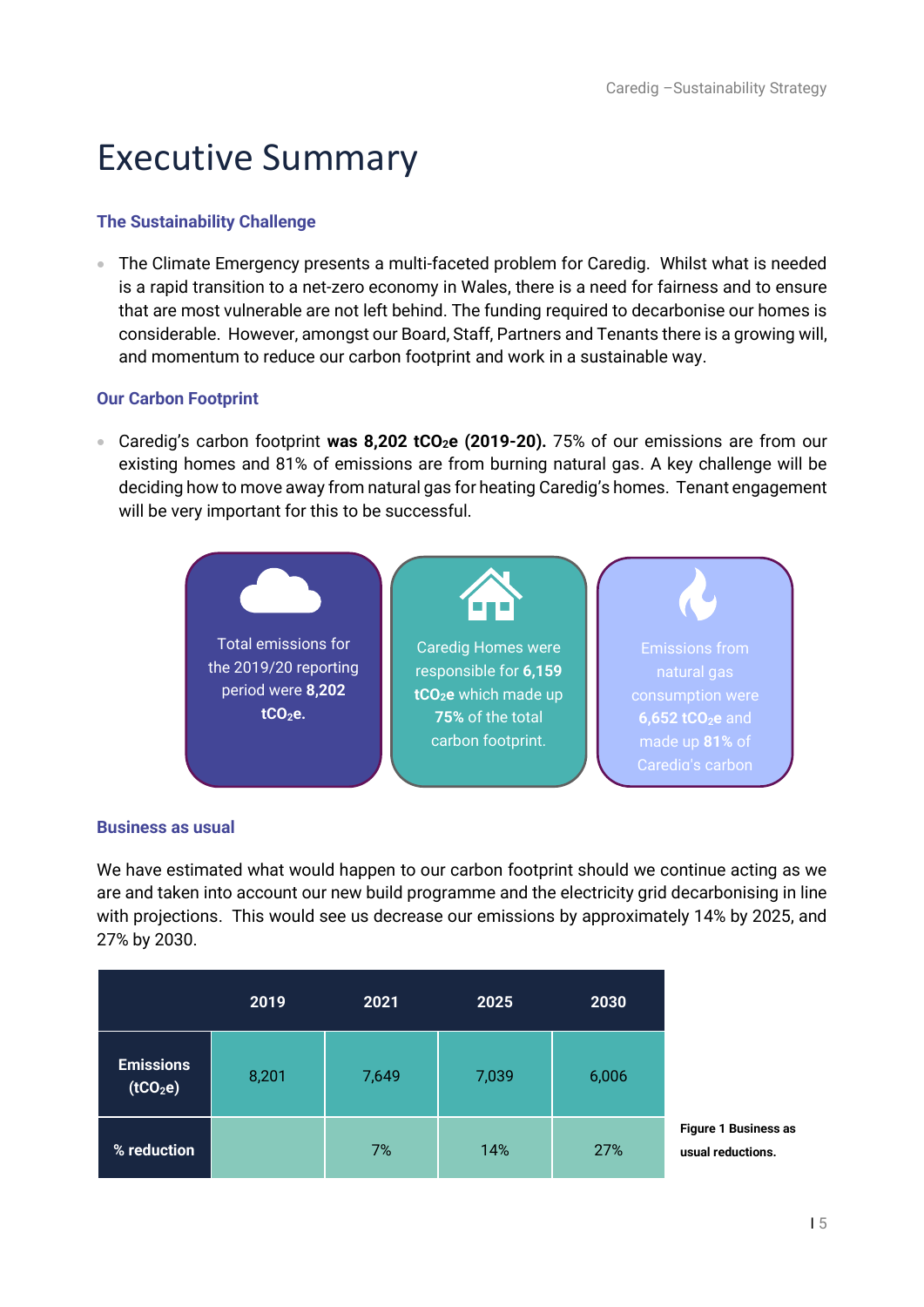#### **The Target**

We have set our target in line with the Paris protocol which is to reduce our emissions from corporate activities and homes by 25% (2,067 tCO<sub>2</sub>e) by 2025 and by 46% (3,789 tCO<sub>2</sub>e) by 2030 compared to a 2019 baseline. This is roughly equivalent to taking 1,800 cars off the road for 1 year or halving annual energy consumption across 2,600 homes. Business as usual will not achieve these targets.



**Figure 2. Business as usual emissions vs. 1.5°C target**

#### **How we are going to achieve our targets**

Figure 2 below shows the principles that we have adopted to reduce our carbon footprint. There is a focus on both action and education. We will utilise these principles when making decisions about our business and the impact of making decisions on the environment. We recognise that we cannot achieve our ambition on our own and it will require collaboration with partners, staff and tenants.

This strategy links with our Development and Procurement Strategies and the Asset Management Strategy that is currently being developed.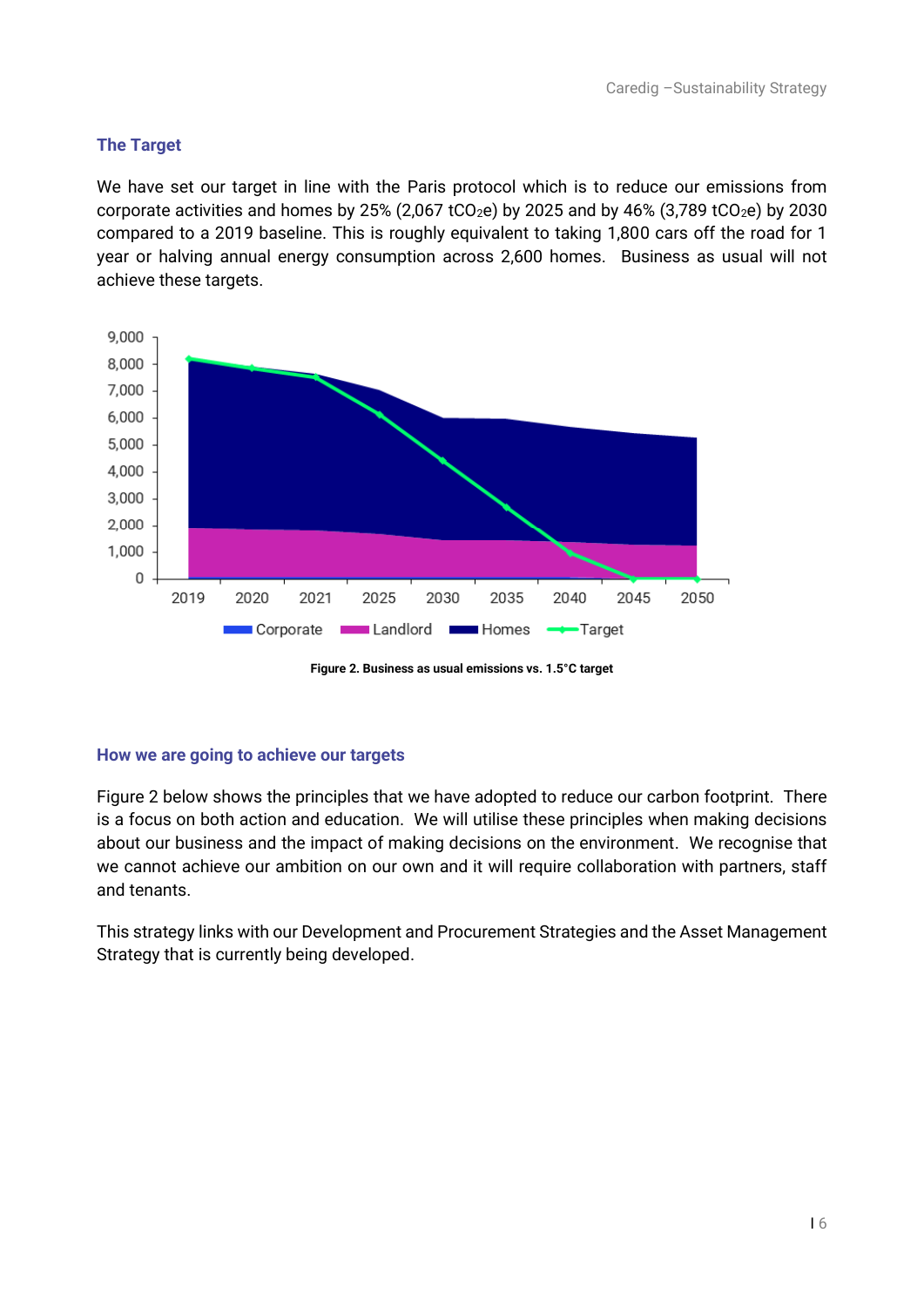

As our homes account for 75% of our carbon emissions we need to take steps to reduce these emissions. All new homes that we build will meet EPC A and will not use fossil fuels. We have begun to retrofit our worst performing homes funded by Welsh Governments' Optimised Retrofit programme and our own funds. Mindful of fuel poverty we are only carrying out works which will have a beneficial or zero impact on Tenants utility bills. It is our intention that this will be a key pillar of future works. We estimate that is will cost circa £40M to decarbonise our homes so the extent that we can continue with this work is dependent on continued funding. We are developing an Asset Management strategy which will have a retrofit plan for our homes whilst taking a staged approach.

Our strategy is built around our vision and sustainability principals along with considering the following 4 pillars: governance, monitoring and reporting, financial and strategic and engagement and collaboration.



**Figure 4 Strategy building blocks**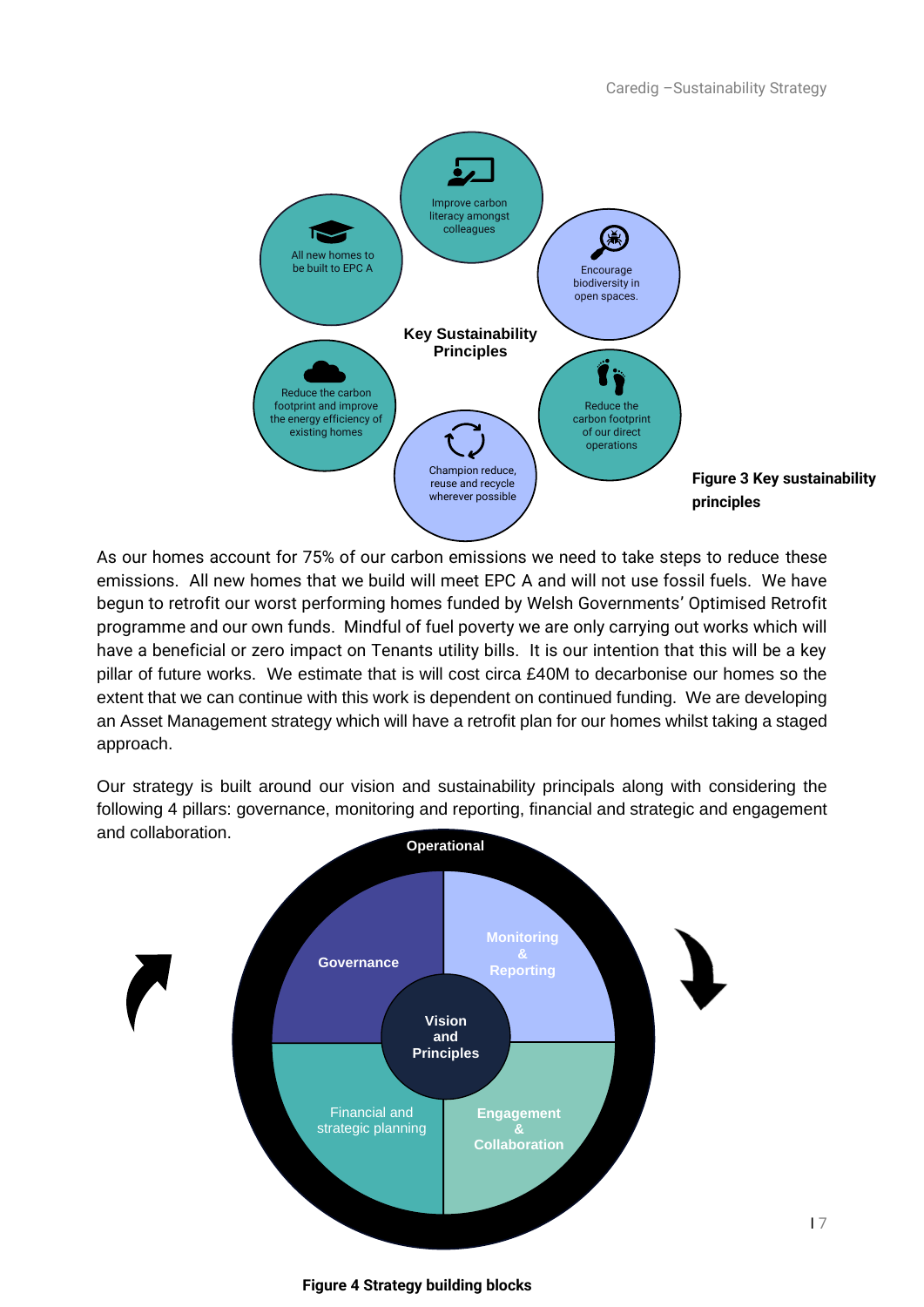We recognise the need to continue to revise our strategy and have developed an action plan built around these pillars and also an operational plan to ensure that we begin to make immediate change (see Sustainability Strategy at A Glance).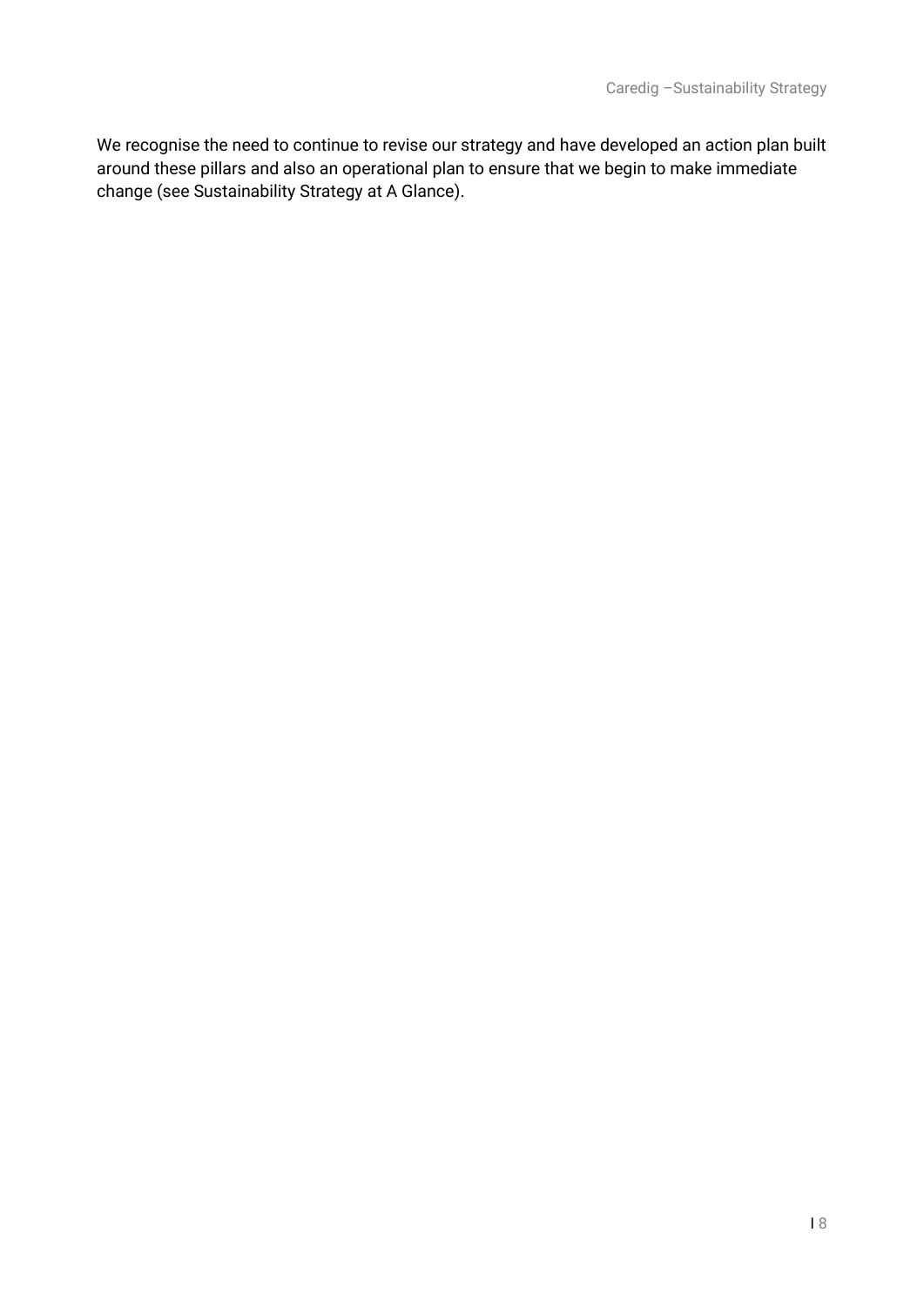# Sustainability Strategy at a glance

#### **Vision**

*By 2025 we will be a landlord; employer and partner of choice; we will continue to make a positive difference to the lives of our tenants, staff*  and the communities we work in; we will have achieved an ambitious development programme and supported the circular economy within the *areas we work in Wales*

<span id="page-8-0"></span>

| <b>Operations</b>                                                                                                                                                                                                                                 | <b>Governance</b>                                                                                                                                                                                                             | <b>Financial and Strategic</b><br><b>Planning</b>                                                                                                                                                                                          | <b>Engagement &amp;</b><br><b>Collaboration</b>                                                                                                                                                       | <b>Monitoring &amp; Reporting</b>                                                                                                                                                                       |
|---------------------------------------------------------------------------------------------------------------------------------------------------------------------------------------------------------------------------------------------------|-------------------------------------------------------------------------------------------------------------------------------------------------------------------------------------------------------------------------------|--------------------------------------------------------------------------------------------------------------------------------------------------------------------------------------------------------------------------------------------|-------------------------------------------------------------------------------------------------------------------------------------------------------------------------------------------------------|---------------------------------------------------------------------------------------------------------------------------------------------------------------------------------------------------------|
| <b>Establish Sustainability</b><br>Working Group and target<br>behaviour change at our<br>offices.<br>Consider the costs and<br>feasibility of shifting to a<br>hybrid van fleet. Pilot use<br>of 2 Hybrid Vans and<br>evaluate outcomes prior to | Improve Board visibility and<br>oversight of progress<br>against principles set out in<br>the Sustainability Strategy.<br>Integrate sustainability<br>principles into strategic<br>decision-making.<br>Review the Development | Align capital investment<br>programmes with the<br>retrofit plan once it has<br>been developed, specifically<br>the planned investment<br>programme and asset<br>management strategy.<br>Consider life cycle<br>emissions as an additional | Develop a Tenant<br><b>Engagement Strategy for</b><br>sustainability and climate<br>change.<br>Consider ways to raise<br>tenant awareness of<br>climate-related issues and<br>their potential impacts | Report publicly against key<br><b>ESG metrics</b><br>Agree KPIs to increase the<br>Board's accountability for<br>sustainability.<br>Set targets to demonstrate<br>our commitment to<br>decarbonisation. |
| purchasing any further<br>vehicles.                                                                                                                                                                                                               | Strategy and ensure that the<br>new Asset Management<br>Strategy reflects the                                                                                                                                                 | metric during project<br>appraisal alongside typical<br>financial metrics such as                                                                                                                                                          | Measure emissions from<br>procurement to better<br>understand the impact of<br>procured goods and                                                                                                     | Ensure that the carbon<br>footprint accurately reflects                                                                                                                                                 |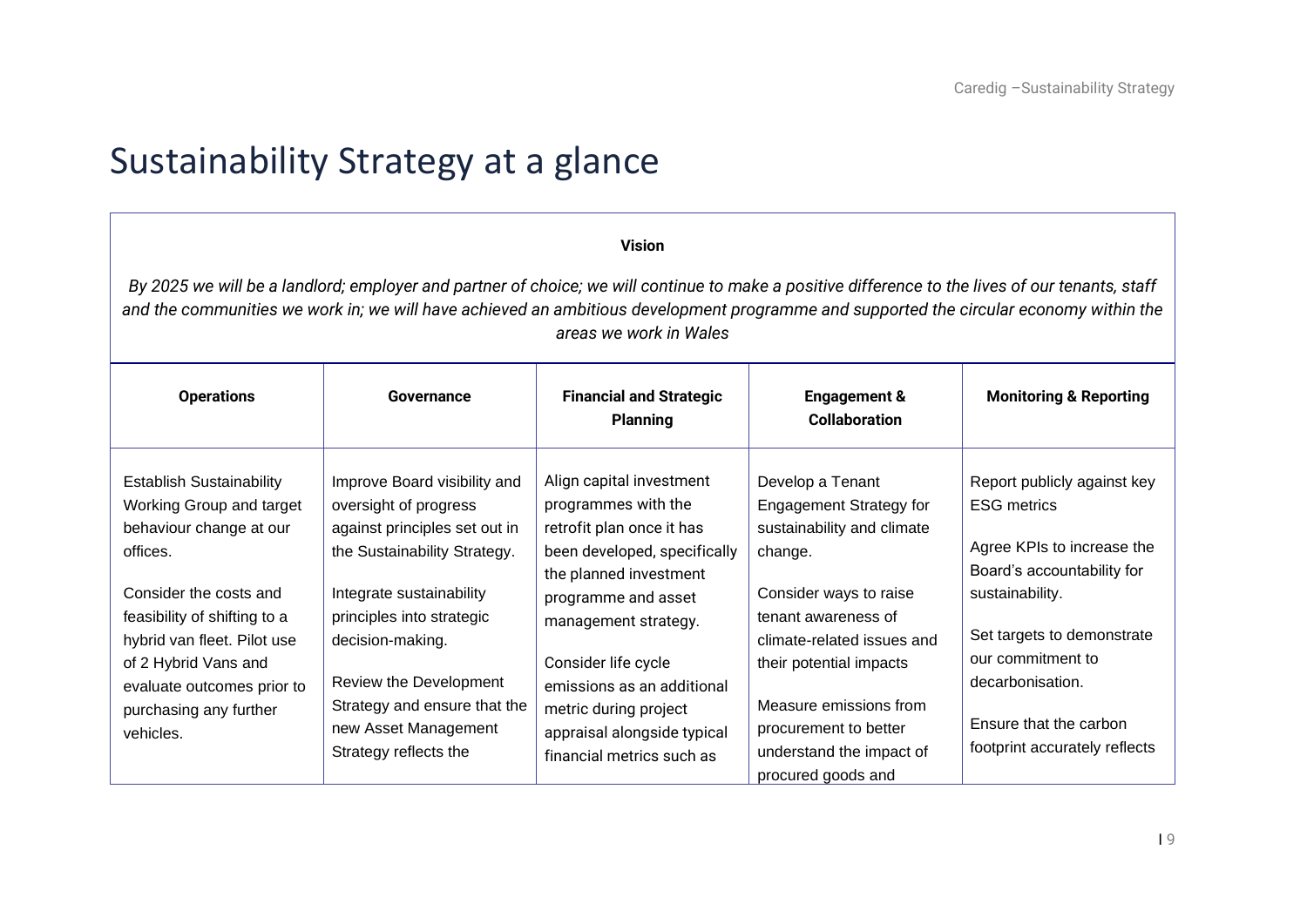| Offer basic training and/or | principles in the            | investment costs and            | services and explore ways    | all the organisation's |
|-----------------------------|------------------------------|---------------------------------|------------------------------|------------------------|
| incentives for more         | Sustainability Strategy.     | payback periods.                | of engaging suppliers and    | emission sources.      |
| economic ways of driving    |                              |                                 | contractors to reduce        |                        |
|                             | Consider the role of tenants | Appreciate the length of        | emissions from this source.  |                        |
| Analyse data to improve     | and external stakeholders in | financial and strategic         |                              |                        |
| efficiency of and reduce    | the Steering Group           | planning cycles and             | Address the current          |                        |
| the length of journey time  |                              | consider how the                | maintenance and low-         |                        |
| and fuel used               | Develop a Sustainability     | sustainability strategy will be | carbon technology skills gap |                        |
|                             | Vision complementary to the  | integrated into existing        | by building local            |                        |
| Design and release a        | new corporate vision.        | planning cycles.                | partnerships.                |                        |
| survey to better            |                              |                                 |                              |                        |
| understand how agile        |                              | Consider climate-related        | Gain funders' support for    |                        |
| working has changed         |                              | risks as part of the risk       | decarbonisation.             |                        |
|                             |                              | mapping and assessment          | Collaborate with other RSLs  |                        |
|                             |                              | process.                        | and work towards a           |                        |
|                             |                              |                                 | standardised, more efficient |                        |
|                             |                              |                                 |                              |                        |
|                             |                              |                                 | offering.                    |                        |
|                             |                              |                                 | Encourage cross-             |                        |
|                             |                              |                                 | collaboration internally on  |                        |
|                             |                              |                                 | sustainability issues.       |                        |
|                             |                              |                                 |                              |                        |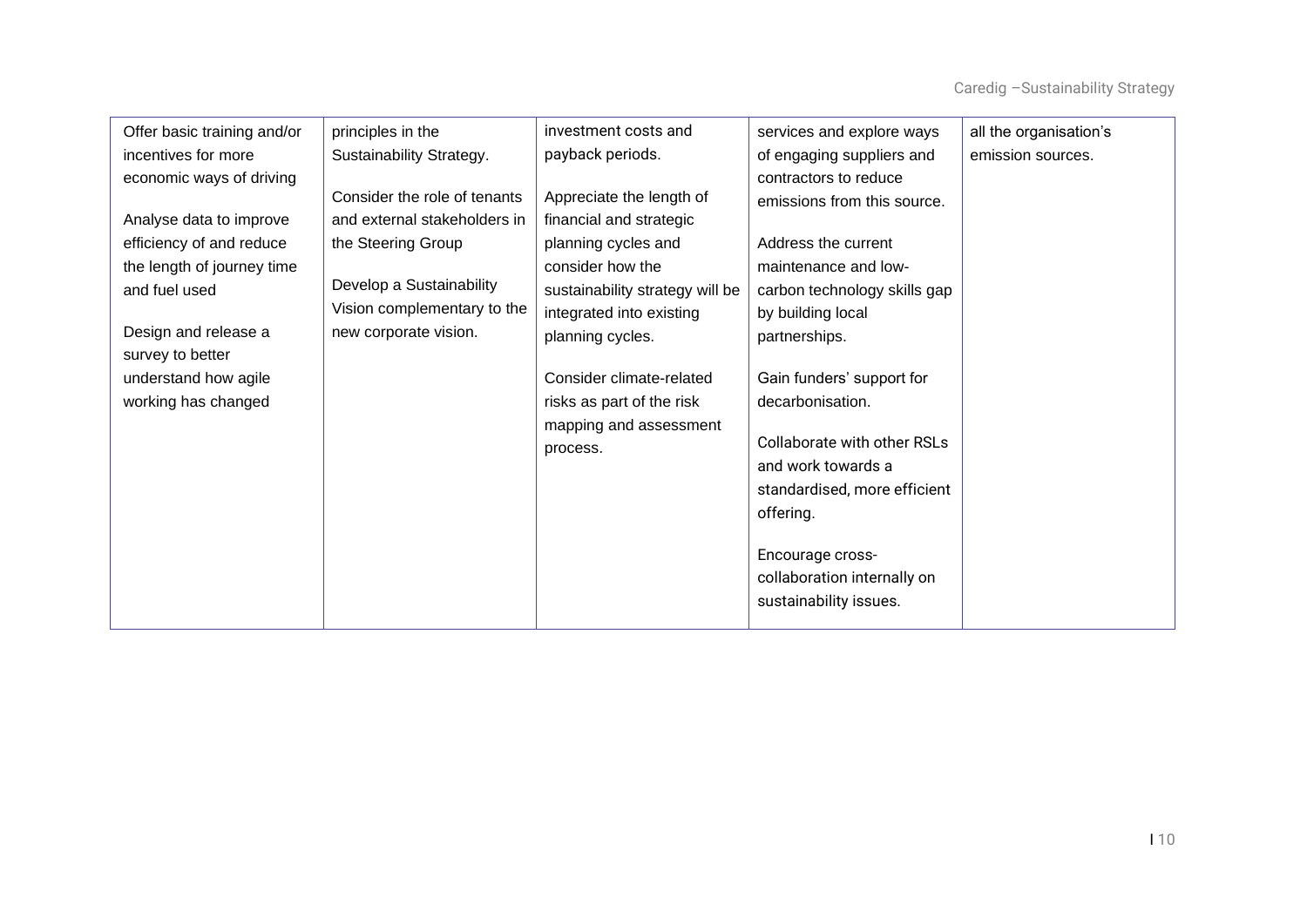# <span id="page-10-0"></span>The Sustainability Challenge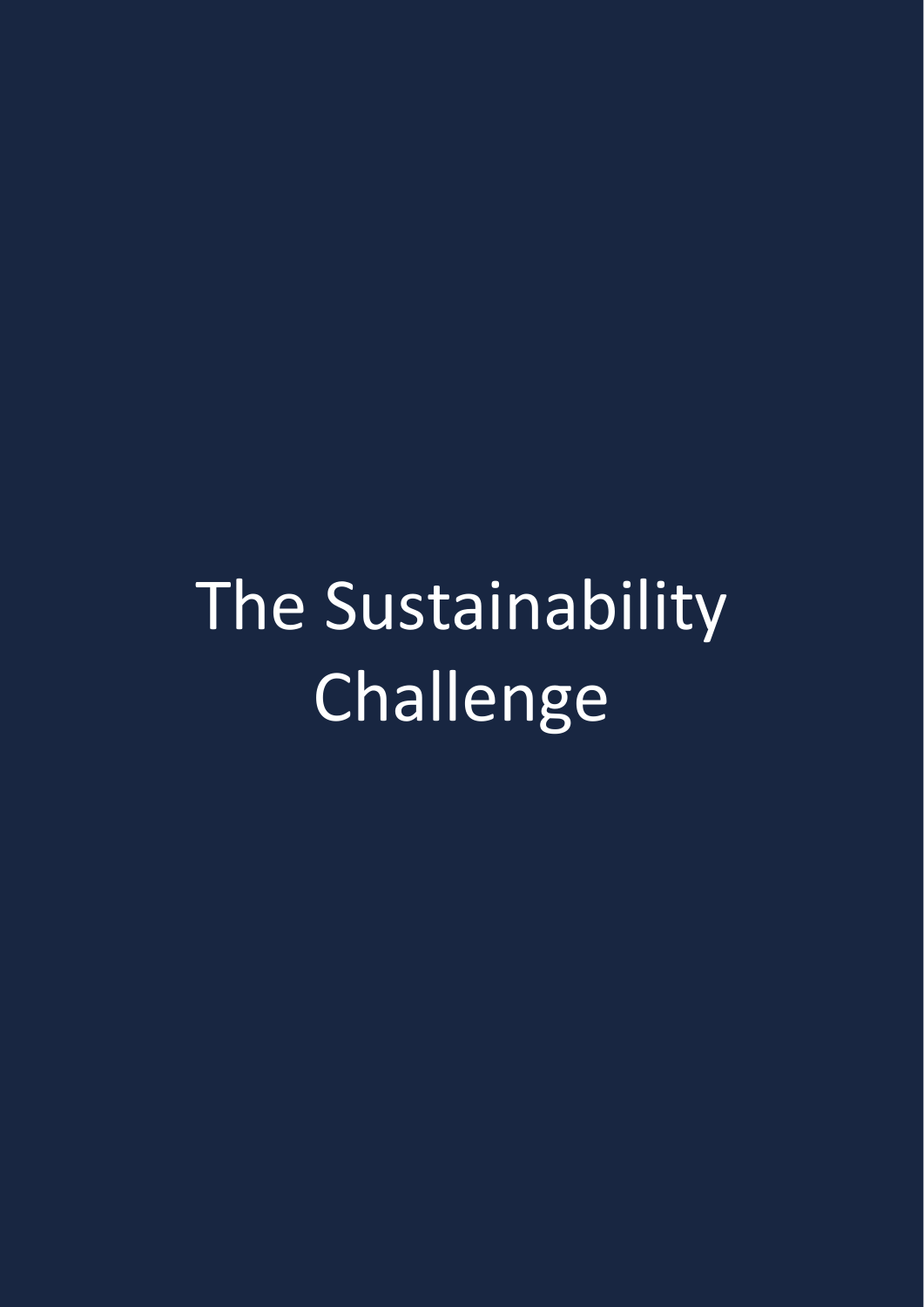# <span id="page-11-0"></span>Caredig's Carbon Footprint 2019/20

We engaged the Carbon Trust to measure our Carbon footprint for the financial year 2019/20. The full report can be found [here.](https://www.caredig.co.uk/our-performance/)

The top emitting activities were:

- Emissions from energy used in Homes (75%)
- Emissions from energy used in corporate facilities and communal areas (22%)
- Emissions from the vehicle fleet (1%)



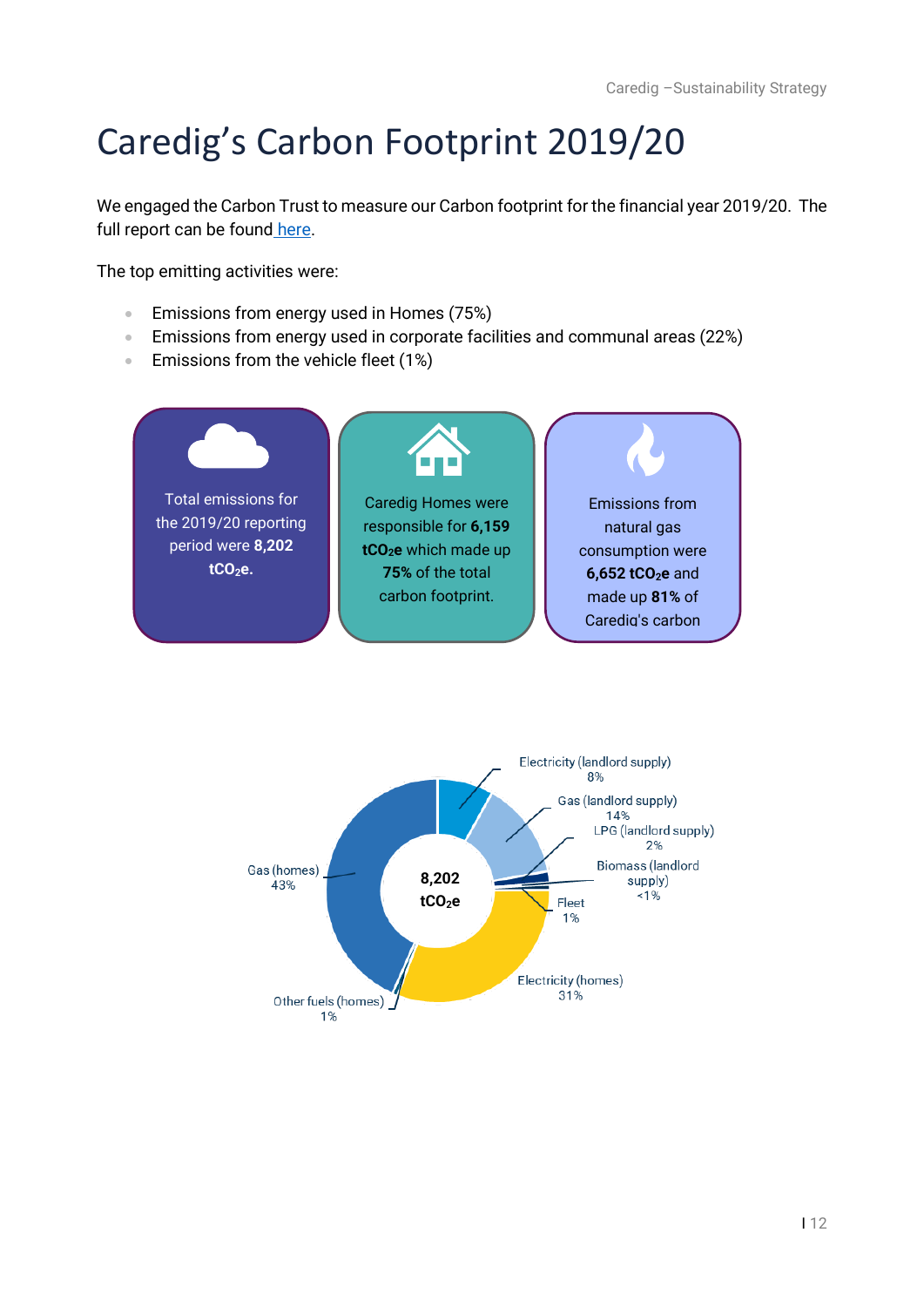#### <span id="page-12-0"></span>**Business as usual emissions**

We have estimated what would happen to our carbon footprint should we continue acting as we are and taken into account our new build programme and the electricity grid decarbonising in line with projections. This would see us decrease our emissions by approximately 14% by 2025, and 27% by 2030.

|                                          | 2019  | 2021  | 2025  | 2030  |
|------------------------------------------|-------|-------|-------|-------|
| <b>Emissions</b><br>(tCO <sub>2</sub> e) | 8,201 | 7,649 | 7,039 | 6,006 |
| % reduction                              |       | 7%    | 14%   | 27%   |

#### <span id="page-12-1"></span>**Our Target**

We have set our target in line with the Paris protocol which is to reduce our emissions from corporate activities and homes by 25% (2,067 tCO<sub>2</sub>e) by 2025 and by 46% (3,789 tCO<sub>2</sub>e) by 2030 compared to a 2019 baseline. This is roughly equivalent to taking 1,800 cars off the road for 1 year or halving annual energy consumption across 2,600 homes. Business as usual will not achieve these targets.



**Business as usual emissions compared to 1.5°C target**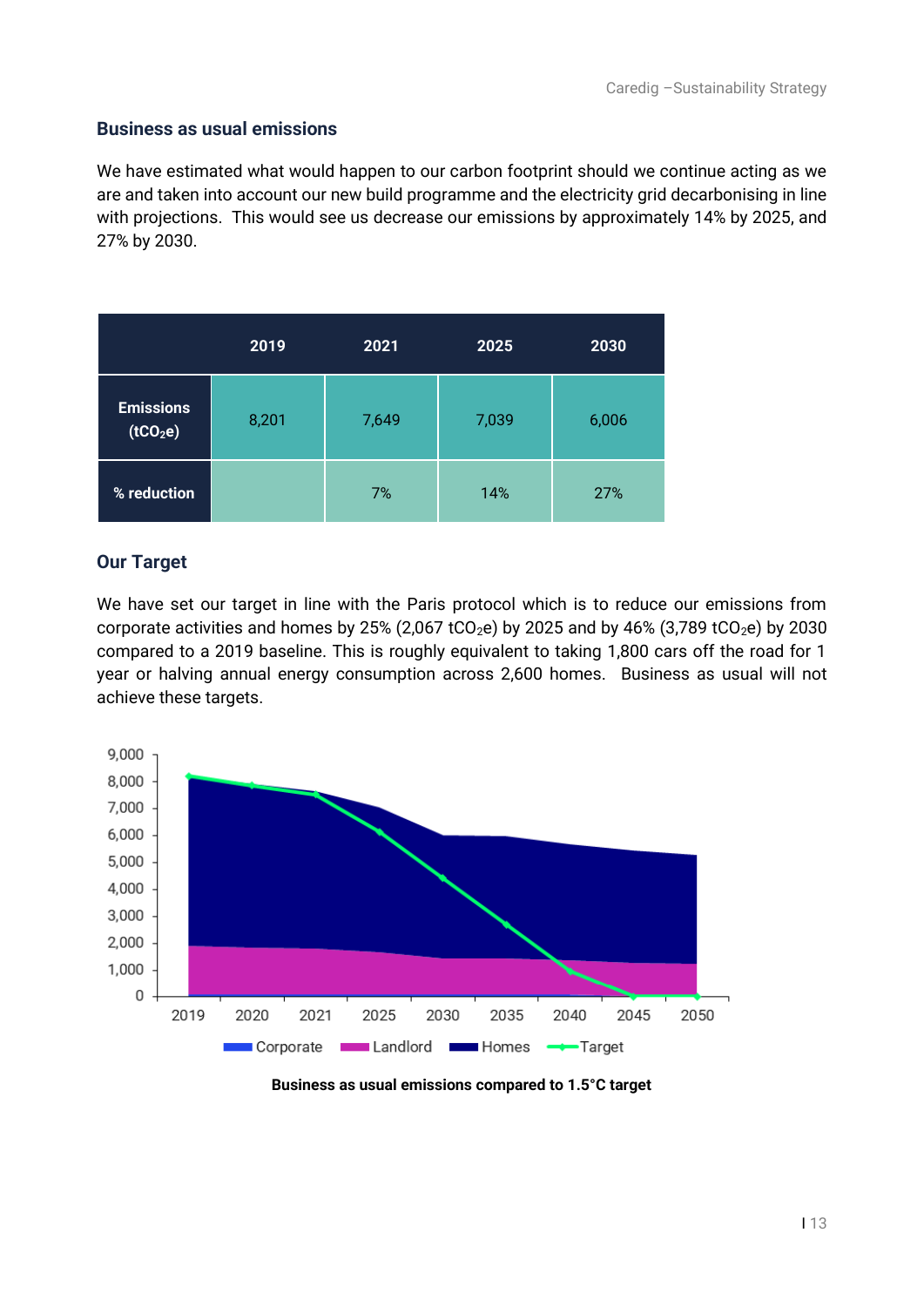A Business-as-usual" approach to decarbonisation is not enough to limit global warming to 1.5°C. To achieve this, Caredig will need to reduce its emissions from its corporate activities and homes by 25% (2,067 tCO<sub>2</sub>e) in 2025 and by 46% (3,789 tCO<sub>2</sub>e) in 2030 compared to a 2019 baseline. This is roughly equivalent to taking 1,800 cars off the road for 1 year.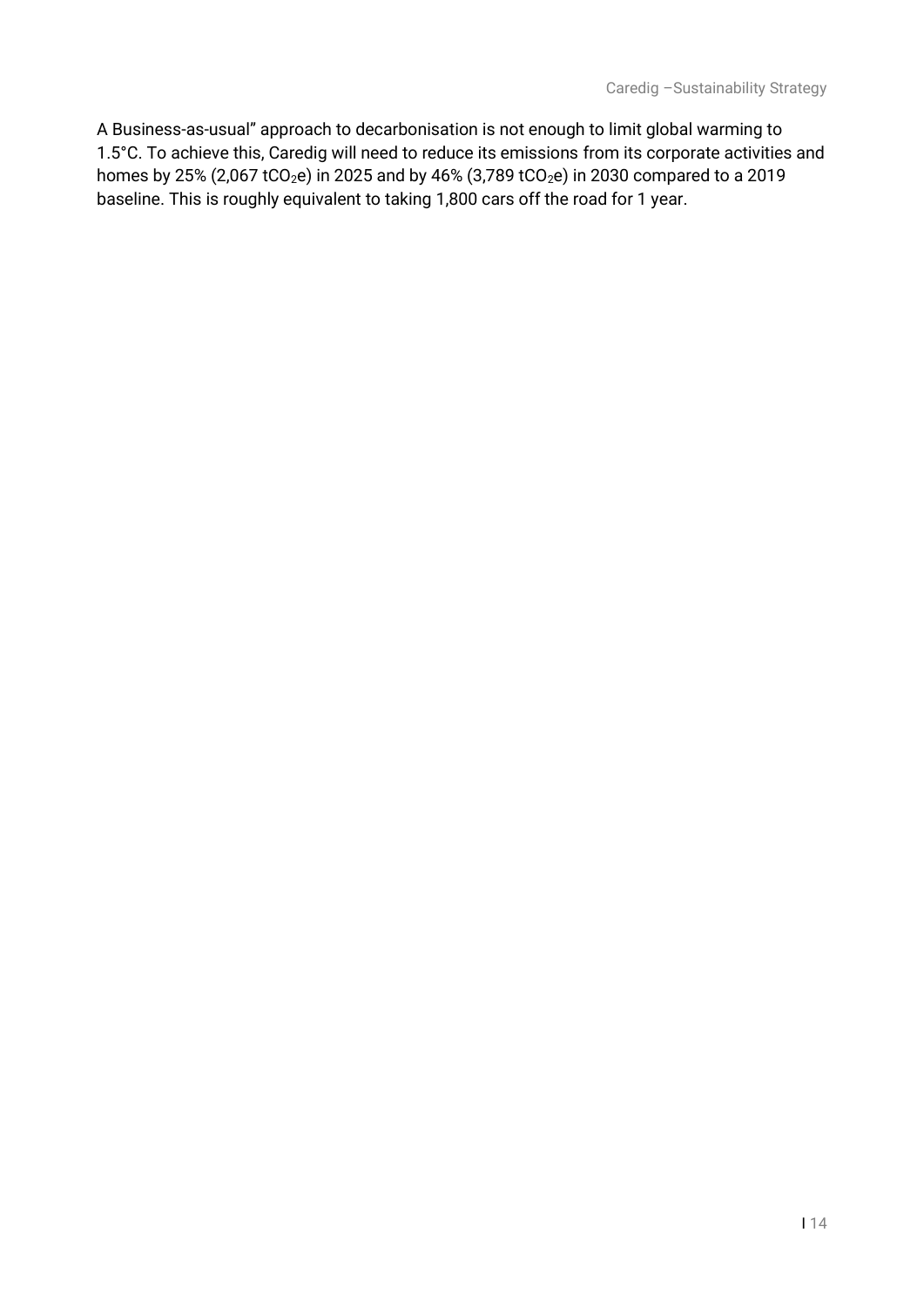# <span id="page-14-1"></span><span id="page-14-0"></span>Sustainability Strategy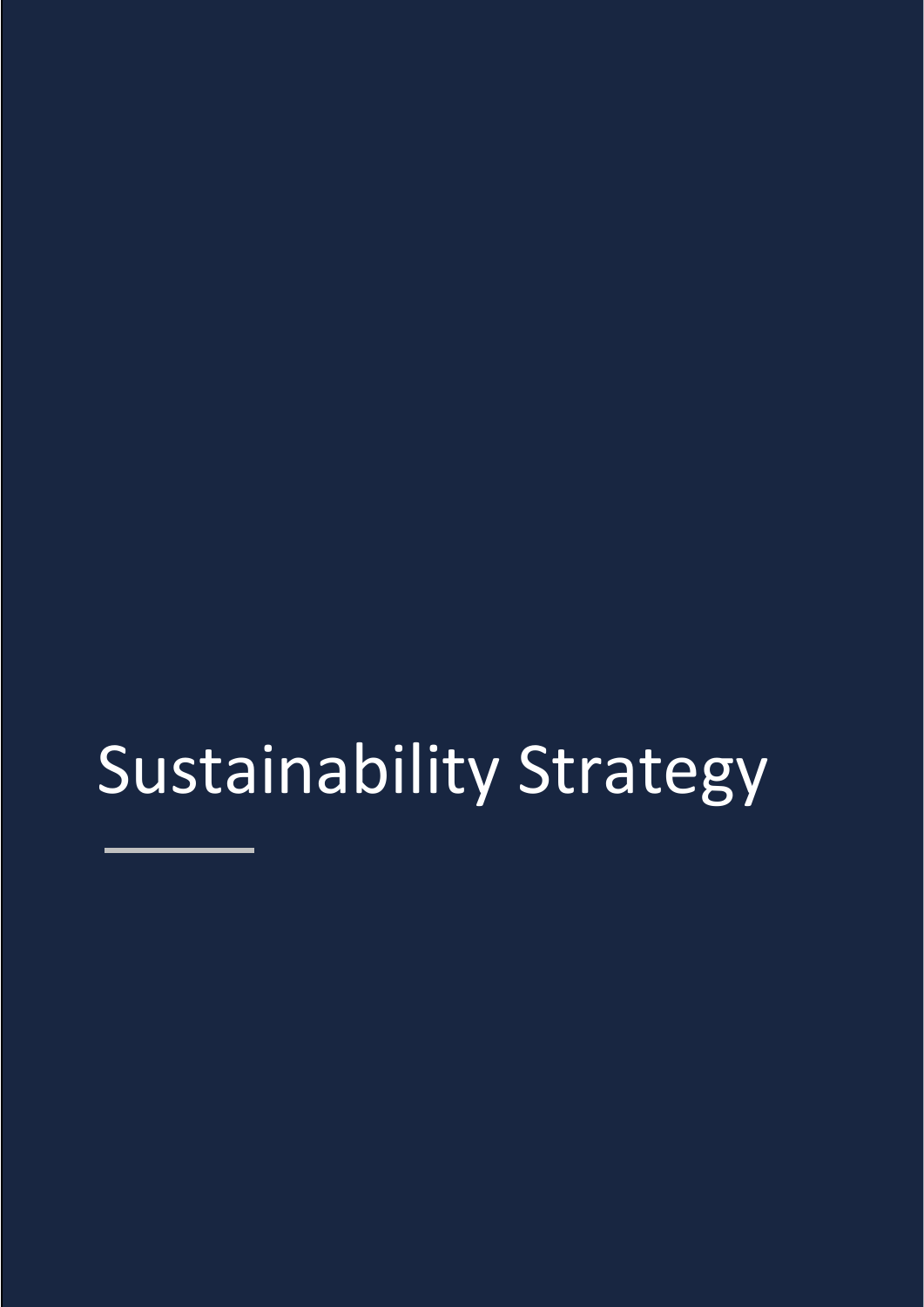# Development of Strategy Framework

After measuring our Carbon Footprint, we were equipped with a better understanding of the challenge at hand and our own carbon emissions, we organised two engagement workshops with stakeholders to develop a sustainability vision for the future and discussed what factors would make a future strategy successful. Discussions at the workshops and the development of our strategy was centred around the 4 key building blocks which were: Governance, Financial and strategic planning, Engagement & Collaboration, Monitoring and reporting. Operational actions were also identified at the workshops, and they have been included in an action plan.



**Strategy Building Blocks**

Once a blueprint for a strategy had been defined, we discussed specific measures to reduce emissions in the short- and medium-term. This strategy report takes this feedback and outlines a plan that describes how sustainability will be governed, how progress will be reported, how we will effectively engage with our partners to drive action and finally what we can do now as an organisation to reduce impacts from our direct operations and homes.

Carbon impact factors, where available for different actions will append this strategy. This will be an ongoing resource for managers to use when developing business cases for specific projects. The benefit of this approach is that the defined business case details will result in carbon and cost estimates that are sufficiently accurate to be tracked against the carbon target.

The Action Plan and the shares recommendations for measures that can be taken to establish a strategic framework for sustainability at Caredig.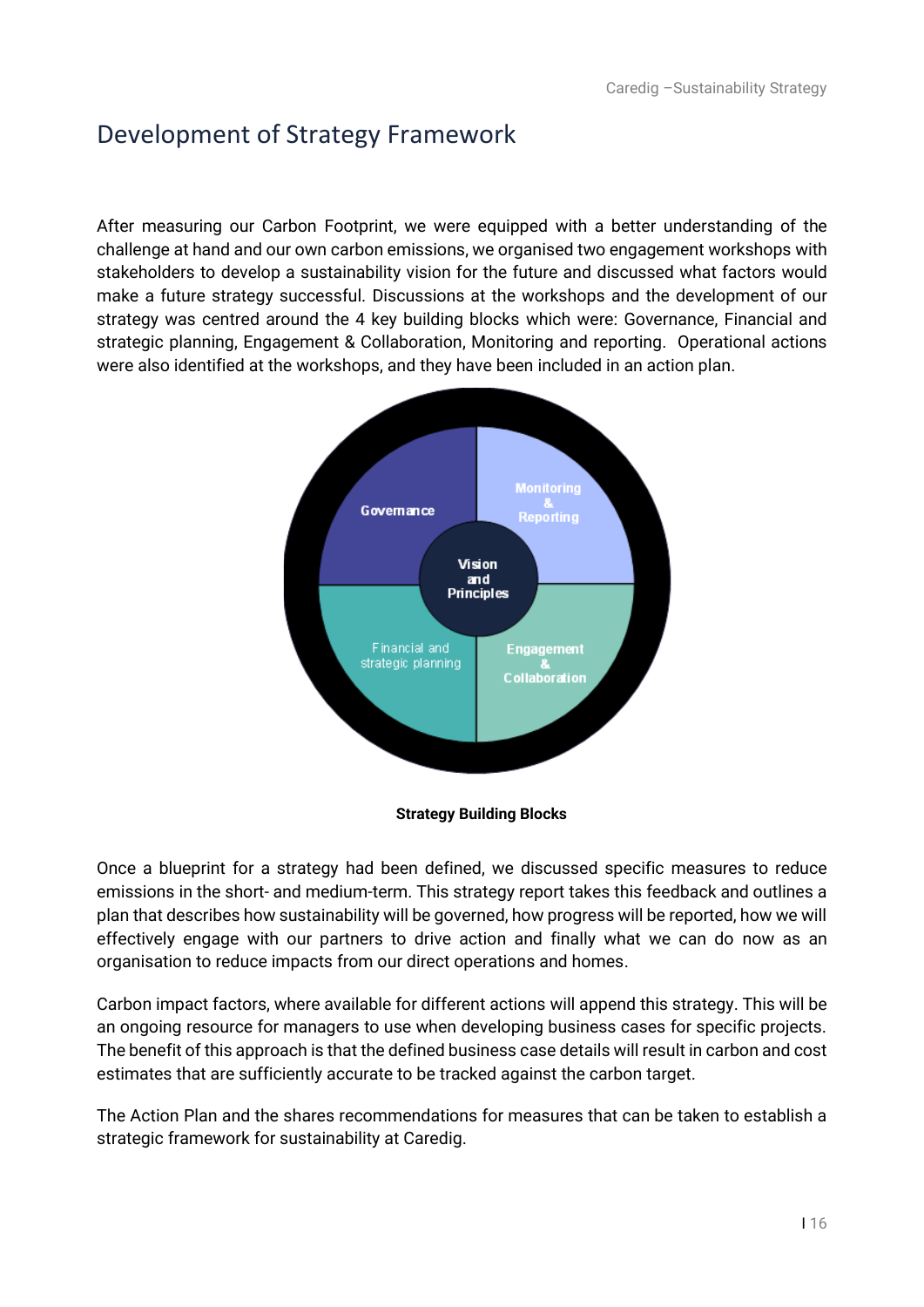## <span id="page-16-0"></span>Our Vision

#### *"By 2025 we will be a landlord; employer and partner of choice; we will continue to make a positive difference to the lives of our tenants, staff and the communities we work in; we will have achieved an ambitious development programme and supported the circular economy within the areas we work in Wales".*

As part of our most recent corporate plan 2019-2024, we committed to a 4-step plan to achieving "zero carbon"<sup>3</sup> , as well as key principles to help us effectively implement sustainability across the business and work towards our vision.

Our vision for Caredig is dependent on identifying and responding to the potential impacts of climate change. For example, to make a "positive difference to the lives of tenants, staff and communities" means to provide services and developments that are climate-proof, that uphold decent living standards for all, and protect vulnerable communities from economic or financial impacts of climate change. The vision also recognises the importance of creating a circular economy, supporting local supply chains and creating a regenerative economy that self-sustains, whilst minimising extraction from the environment. We identified 6 key principles to support our sustainability objectives This strategy focuses on decarbonisation, and as such addresses the key principles highlighted below.



<sup>&</sup>lt;sup>3</sup> Caredig's Annual Report 2019/20. [Annual-Report-and-Financial-Statements-19\\_20.pdf \(caredig.co.uk\)](https://www.caredig.co.uk/wp-content/uploads/2020/09/Annual-Report-and-Financial-Statements-19_20.pdf)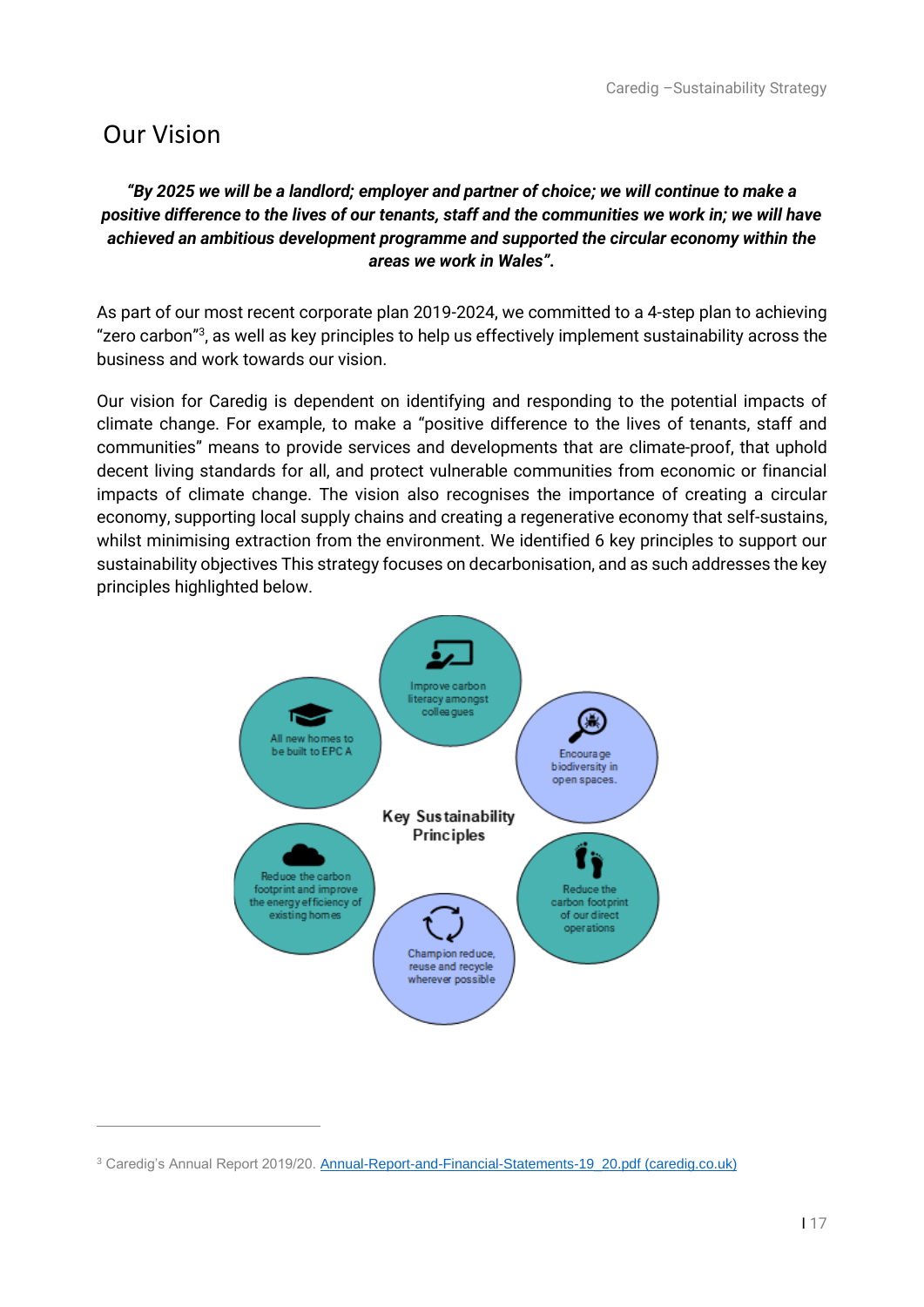We asked stakeholders what they felt Caredig's future looked like through the lens of environmental sustainability and the results are shared below. The workshop provided a good start for understanding how stakeholders viewed the organisation's future through the lens of environmental sustainability, and the priorities that would make the organisation successful:

- Collaboration with partners and tenants
- Developing decarbonisation plan and taking a staged approach to decarbonisation
- Having realistic ambition
- Safeguarding the well-being of future generations

We recognise that it is important for our strategy to support the commitments and targets being set at council and regional level and will consider this as we work towards our own vision and complementary targets.

### <span id="page-17-0"></span>Governance

We recognise that having a clear governance structure for managing sustainability and climaterelated issues that spans all levels of the organisation is key to ensuring that climate-related risks and opportunities are considered when strategic and financial decisions are being made.

Board-level responsibility for overseeing the implementation of the Sustainability strategy will be held by the Development and Asset Management Committee. The Committee reports to the Board on a regular basis.

The Head of Assets and Compliance will have management-level responsibility for delivering on the sustainability strategy. They will lead a Steering Group which will be a cross-organisational group of colleagues responsible for implementing the actions identified as part of the strategy, and responsible for day-to-day delivery. Tenant involvement is also crucial to the success of the strategy and will be consulted on how they would like to be involved and how best to integrate them into the proposed governance structure. Our Governance Action Plan is in Appendix 1

# <span id="page-17-1"></span>Financial and Strategic Planning

We need to ensure that we are taking a forward-looking approach to assessing the strategic implications of climate-risk and sustainability and are able to respond to opportunities. In 2017, the Taskforce on Climate-related Financial Disclosures (TCFD) released guidance to encourage the integration of climate-related risk into strategic and financial decision-making, and to provide a consistent approach for disclosure in Annual Reports<sup>4</sup>. . The Action Plan outlines recommendations that are related to forward-looking planning, and how climate-related risks and

<sup>&</sup>lt;sup>4</sup>Implementing the TCFD recommendations. 2021-TCFD-Implementing Guidance.pdf (bbhub.io)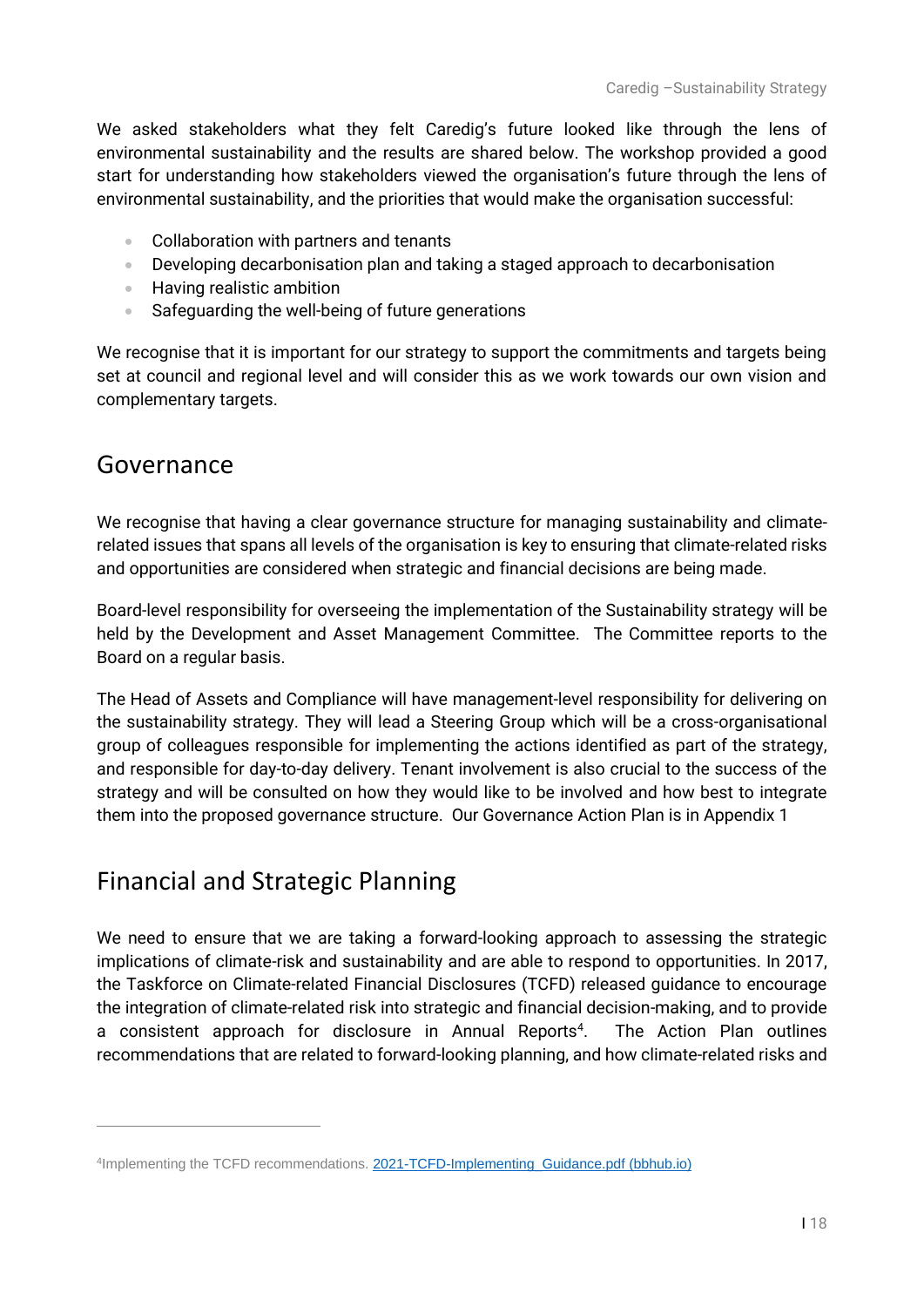opportunities can be integrated into planning processes to ensure they reflect a preparedness and resilience to succeed in a climate-changed future.

We recognise the need to to assess and recognise climate-related risks as part of our risk management process. Failure to do so would leave us open to the negative financial impacts associated with extreme weather-related events, and unprepared for changes to policy and regulation as the UK transitions to a net zero economy. We are moving towards Enivironmental Social and Governance (ESG) reporting and lenders requiring ESG targets. Funding retrofit of our homes will be extremely challenging.

We need to identify and assess the potential impacts of climate-related/sustainaiblity risk and how to manage them. Our Financial and Strategic Action Plan is in Appendix 2

# <span id="page-18-0"></span>Monitoring and Reporting

We recognise the need to have a monitoring and reporting process in place to ensure that we track and monitor progress. We will put in place:

- **Methodology** Ensuring there is a clear methodology agreed for emissions calculation for each source, and that any estimation methods chosen accurately represents the characteristics of the source category.
- **Data** Identifying data owners and ensure that quality data is available for included emissions sources.
- **Processes** Identifying a team responsible for the collection and review of data used for the inventory, integrating this into existing organisational processes.
- **Documentation** Developing a comprehensive blueprint for reporting the inventory each year aligned to best practice, which will ensure credibility and consistency in future reporting years.

Our carbon footprint is a starting point from which emissions can now be monitored or progress against a defined target of KPI can be tracked. To ensure that we can monitor and report on our progress and that the information is as accurate and informative a possible we have developed an action plan which is in Appendix 3.

# <span id="page-18-1"></span>Engagement and Collaboration

We recognise the need to engage with staff across the organisation to ensure that we drive action forwards and develop internal capability and knowledge of sustainability issues.

We are well-placed as an organisation to collaborate with key stakeholders. We are already working with Welsh Government Community Housing Cymru, 4TheRegion, other Housing Associations, Contractors and members of the Sero consortium. We will develop an engagement strategy for sustainability and climate change. Our Engagement and Collaboration Action Plan is in Appendix 4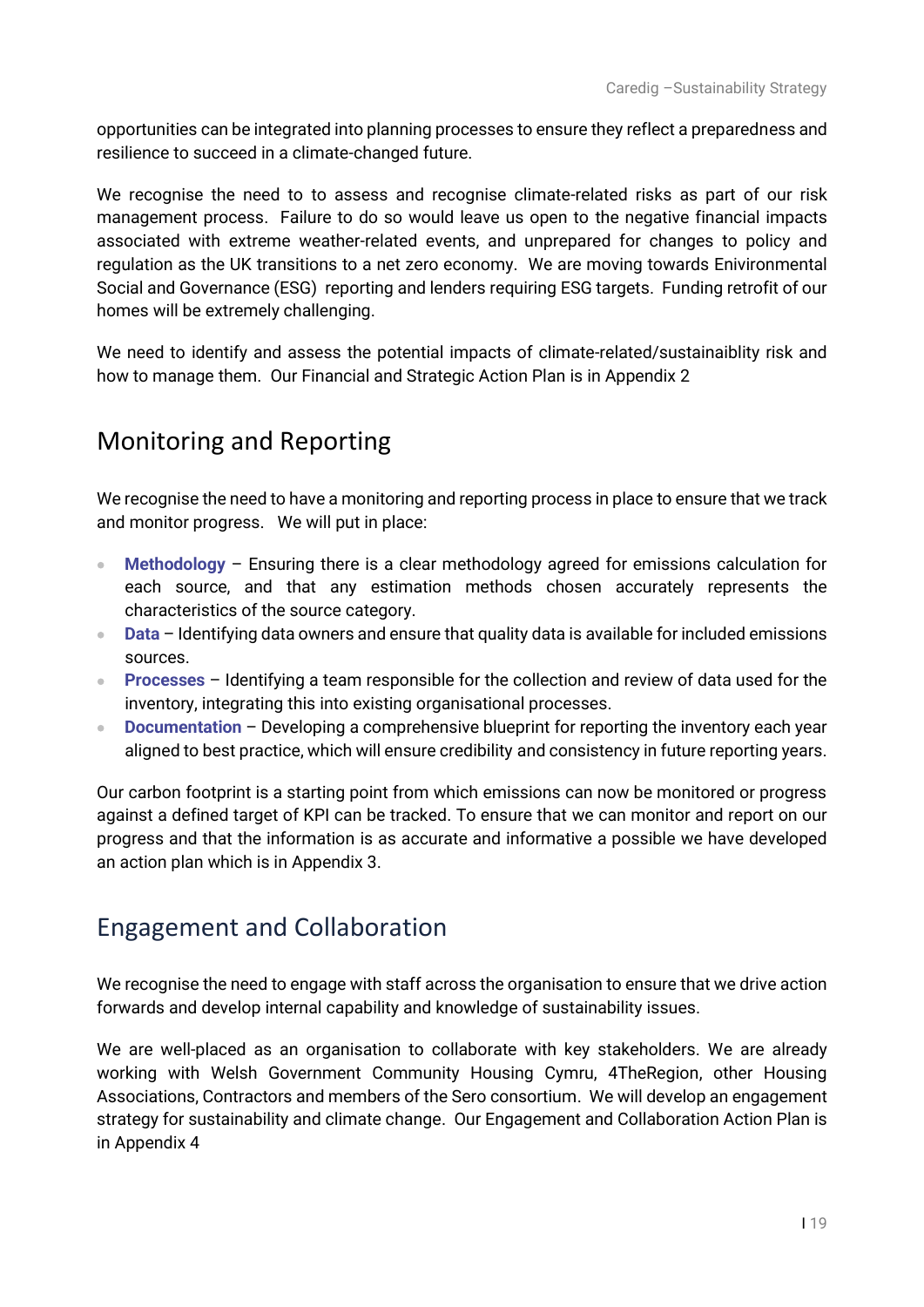# <span id="page-19-0"></span>**Operations**

#### <span id="page-19-1"></span>**Existing Homes**

Our homes account for 75% of our emissions and therefore decarbonising them is key to us achieving our target. Tenants are key. No programme can be effective without the support of tenants, we will ensure that Tenants understand why we are carrying out the works and that they understand how to maximise the benefits. To decarbonise existing homes effectively, we will employ a "wholebuilding" and "whole-system" approach wherever possible<sup>5</sup>. This starts with building up a robust evidence base for successful, whole house approaches to retrofit. To do this we will undertake whole home surveys. We will then undertake optimised retrofit i.e. undertaking the right measures at the right time. We want to reduce fuel poverty our aim is that Tenants will not have to pay any more for their fuel than before we commenced retrofitting.

So far 28 homes have had solar PV panels with battery storage installed. Appendix 5 outlines our action plan for existing homes and the need to develop a Retrofit Plan alongside an Asset Management Strategy.

#### <span id="page-19-2"></span>**New Build Homes**

All newly constructed homes will be built to EPC A and will comply with the Welsh Government ambition to build beautiful homes in beautiful places. They will be powered with non-fossil fuels and wherever possible adopt a fabric first approach. We will continue to carry out lessons learnt from new build and implement any findings in future developments. Appendix 6 outlines our plans for new build homes.

#### <span id="page-19-3"></span>**Direct Operations and Offices**

We will develop a Sustainability Working Group to identify ways of working to reduce energy consumption throughout our premises. Our new offices will be designed to minimise our carbon footprint. Hybrid working allows our staff and partners to work from their homes or offices nearby. We will complete a financial, practical and environmental assessment on shifting our fleet from diesel to hybrid or electric fuel. Our Procurement Framework will evolve to place greater emphasis on circular and foundational economic principles, community benefit and sustainability. Appendix 7 outlines our plans for our Operations and Office sites

<sup>&</sup>lt;sup>5</sup> [Heat and buildings strategy \(publishing.service.gov.uk\)](https://assets.publishing.service.gov.uk/government/uploads/system/uploads/attachment_data/file/1026507/heat-buildings-strategy.pdf)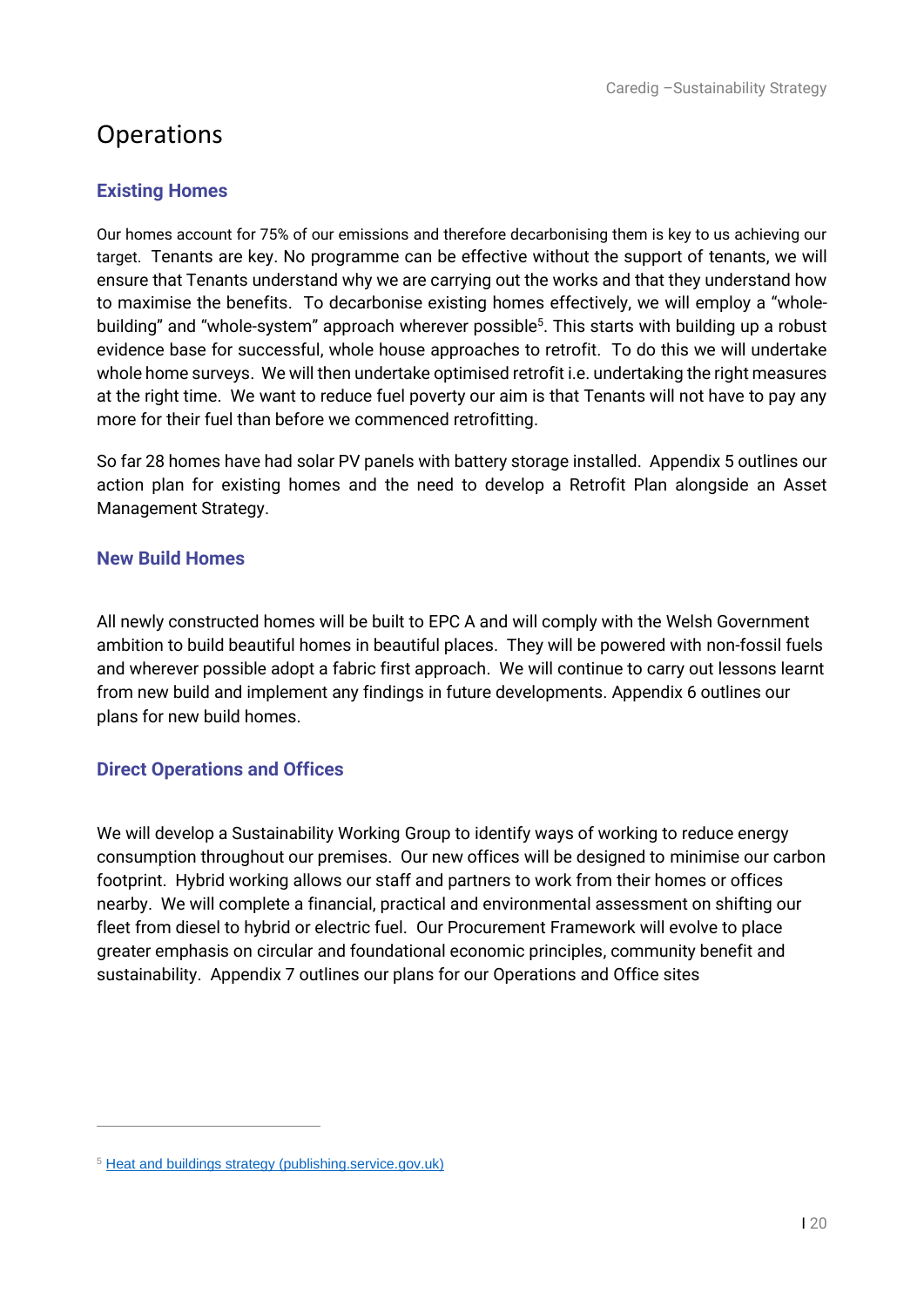# <span id="page-20-0"></span>Appendices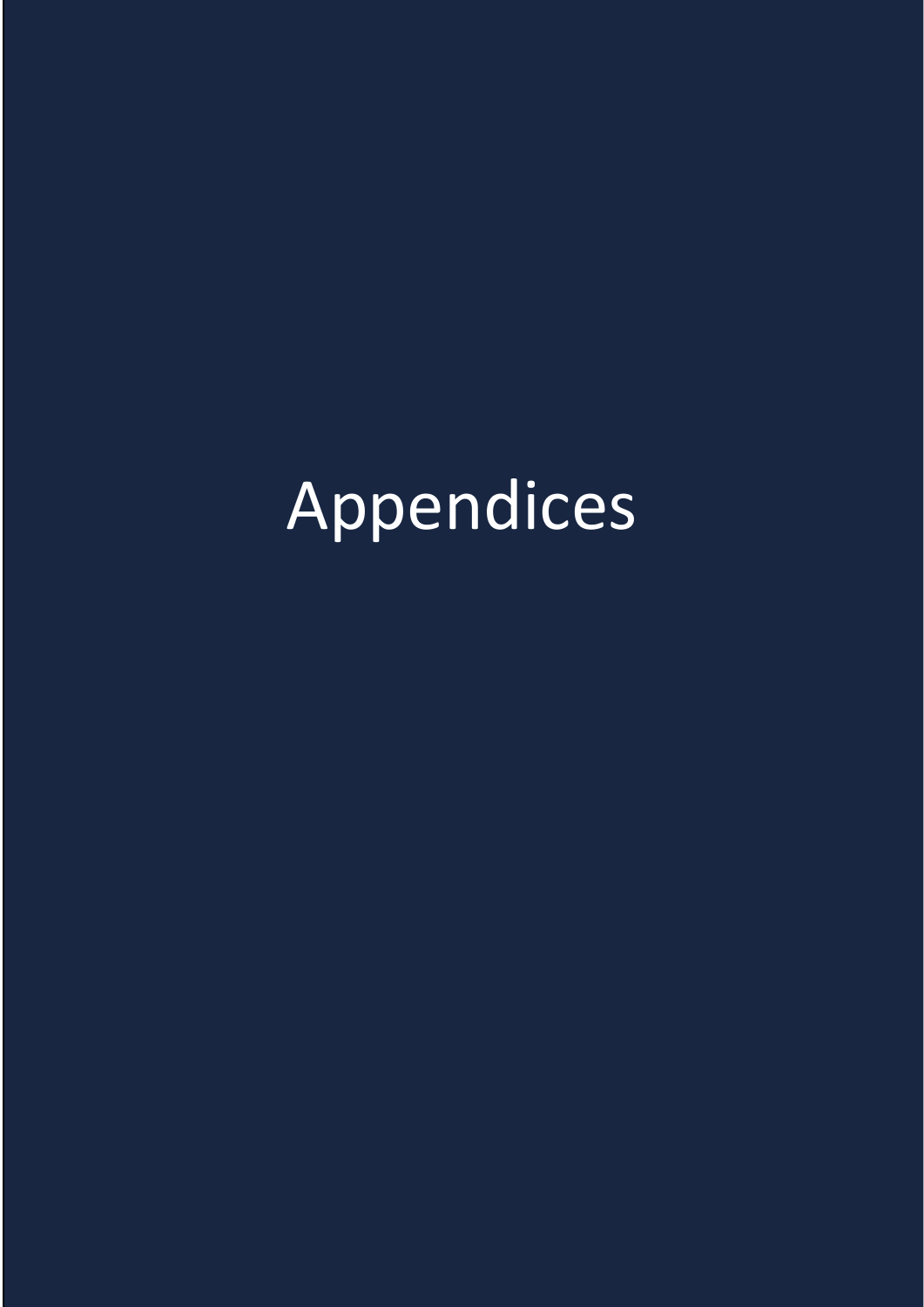## <span id="page-21-0"></span>**Appendix 1 Governance Action Plan**

<span id="page-21-1"></span>

| <b>Ref</b>     | <b>Action</b>                                                                                                                                                                    | <b>Description</b>                                                                                                                                                                                                                 | Immediate next step(s)                                                                                                                                                        |
|----------------|----------------------------------------------------------------------------------------------------------------------------------------------------------------------------------|------------------------------------------------------------------------------------------------------------------------------------------------------------------------------------------------------------------------------------|-------------------------------------------------------------------------------------------------------------------------------------------------------------------------------|
| G <sub>1</sub> | <b>Improve Board visibility</b><br>and oversight of<br>progress against<br>principles set out in the<br>sustainability strategy.                                                 | Consider how updates related to<br>organisational sustainability can<br>be made more transparent for<br>the Board. For example,<br>mandating regular reporting, or<br>airtime for representatives to<br>present at Board meetings. | Progress against KPI's will be reported to<br>Board through the Development and Asset<br>Management Committee.                                                                |
| G <sub>2</sub> | Integrate sustainability<br>principles into strategic<br>decision-making.                                                                                                        | The importance of integrating<br>sustainability objectives into<br>strategic decision-making has<br>been recognised at Board level<br>following discussions.                                                                       | When redesigning the cover sheet for<br>Board papers it is suggested that the<br>impact on the environment features. This<br>will ensure that impacts have been<br>considered |
| G <sub>3</sub> | <b>Review the</b><br><b>Development Strategy</b><br>and ensure that the new<br><b>Asset Management</b><br>Strategy reflects the<br>principles in the<br>sustainability strategy. |                                                                                                                                                                                                                                    | The Asset Management Strategy is in the<br>process of being developed and will be<br>adopted in the first 6 months of 2022/23                                                 |
| G <sub>4</sub> | Consider the role of<br>tenants and external<br>stakeholders in the<br><b>Steering Group</b>                                                                                     | It is important that tenants and<br>key external stakeholders are<br>consulted during the decision-<br>making process. Involving<br>stakeholders also makes them<br>more likely to be successful and<br>beneficial for all.        | Consider how to use the mechanisms in our<br>Tenant Involvement Strategy to engage<br>with Tenants.                                                                           |
|                | Develop a Sustainability<br>Vision complementary to<br>the new corporate<br>vision.                                                                                              | It is important that Tenants, staff<br>and stakeholders are clear<br>about what we want to achieve                                                                                                                                 | Ensure that this is incorporated into<br>consultation and development of new vision                                                                                           |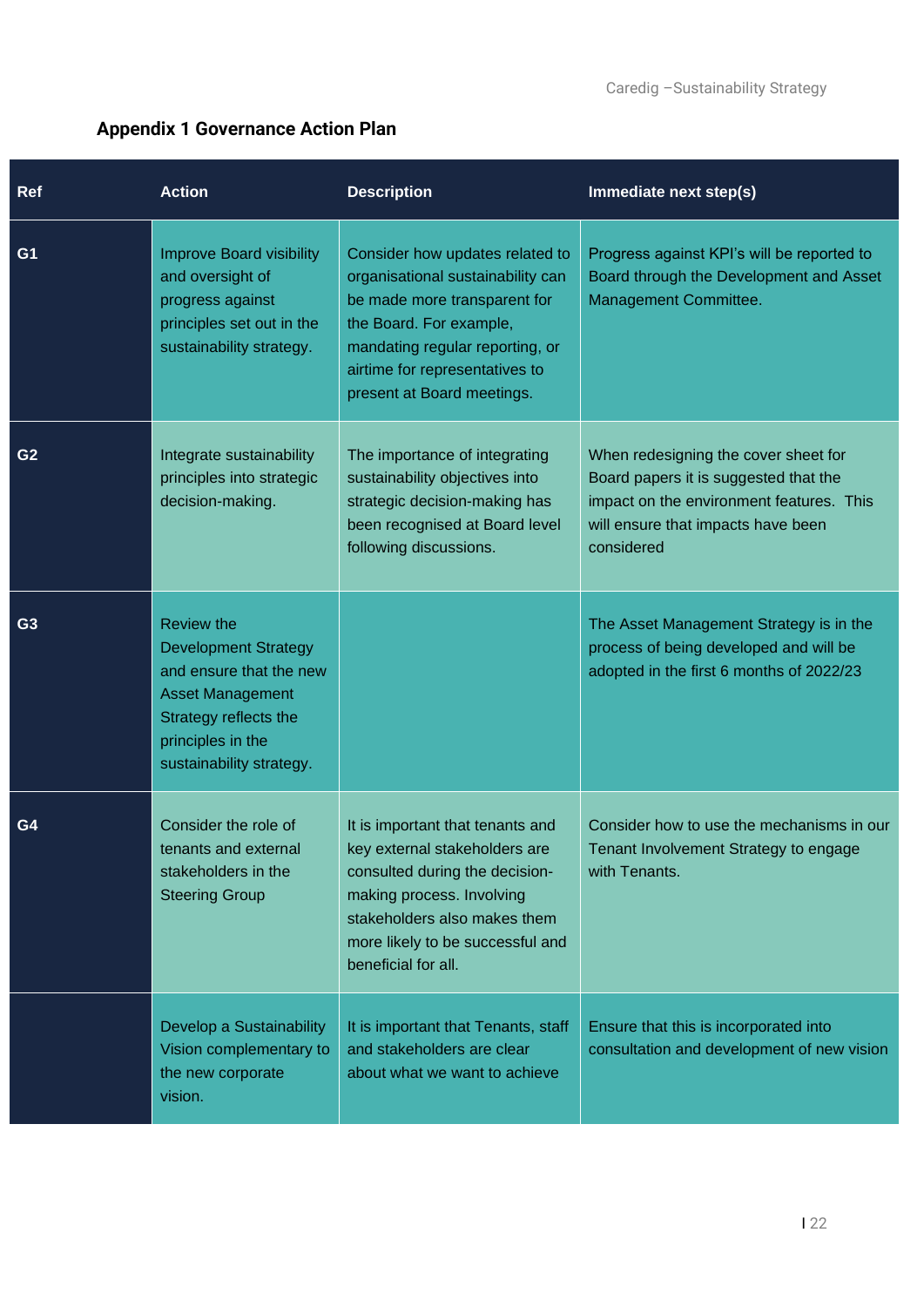| Appendix 2 Financial and Strategic Planning Action plan |  |  |  |
|---------------------------------------------------------|--|--|--|
|                                                         |  |  |  |

| <b>Ref</b>       | <b>Action</b>                                                                                                                                                                                     | <b>Description</b>                                                                                                                                                                                                                                                                                                                                                                                                | Immediate next step(s)                                                                                                                                                                                                                                         |
|------------------|---------------------------------------------------------------------------------------------------------------------------------------------------------------------------------------------------|-------------------------------------------------------------------------------------------------------------------------------------------------------------------------------------------------------------------------------------------------------------------------------------------------------------------------------------------------------------------------------------------------------------------|----------------------------------------------------------------------------------------------------------------------------------------------------------------------------------------------------------------------------------------------------------------|
| FSP <sub>1</sub> | Align capital<br>investment<br>programmes with<br>the Retrofit Plan<br>once it has been<br>developed,<br>specifically the<br>planned investment<br>programme and<br>asset management<br>strategy. | As retrofit is likely to require a<br>significant investment in the<br>future, the costs of retrofitting<br>homes and other buildings<br>needs to be reviewed in the<br>context of existing planned<br>maintenance and investment<br>programmes. Identifying the<br>shortfall will be a key part of<br>seeking funds (public, private,<br>other revenue streams), or<br>exploring alternative business<br>models. | Agree a process to ensure that a retrofit<br>plan is developed, and that funding is<br>secured through a review of lifespan, the<br>planned investment programme and<br>asset management strategy.                                                             |
| FSP <sub>2</sub> | Consider life cycle<br>emissions as an<br>additional metric<br>during project<br>appraisal alongside<br>typical financial<br>metrics such as<br>investment costs<br>and payback<br>periods.       | For other projects, emissions<br>metrics should be considered<br>during appraisal alongside<br>more traditional metrics such<br>as investment and payback.                                                                                                                                                                                                                                                        | Consider how life cycle carbon or<br>environmental metrics can be assessed<br>when developing new homes and as part<br>of future procurement processes.                                                                                                        |
| FSP <sub>3</sub> | Appreciate the<br>length of financial<br>and strategic<br>planning cycles and<br>consider how the<br>sustainability<br>strategy will be<br>integrated into<br>existing planning<br>cycles.        | A significant element of our<br>sustainability strategy will be<br>the development of a Retrofit<br>Plan that outlines how we will<br>decarbonise homes in the next<br>5-10 years. Financial planning<br>cycles are 30 years but key<br>areas of planning where this<br>plan needs to be considered<br>are in annual budgets and the                                                                              | Integrate the Retrofit Plan and<br>Sustainability Strategy into annual and 5-<br>year financial plans.<br>Align the timescales for reviewing the<br>sustainability strategy and retrofit plan<br>with other key strategic and financial<br>planning processes. |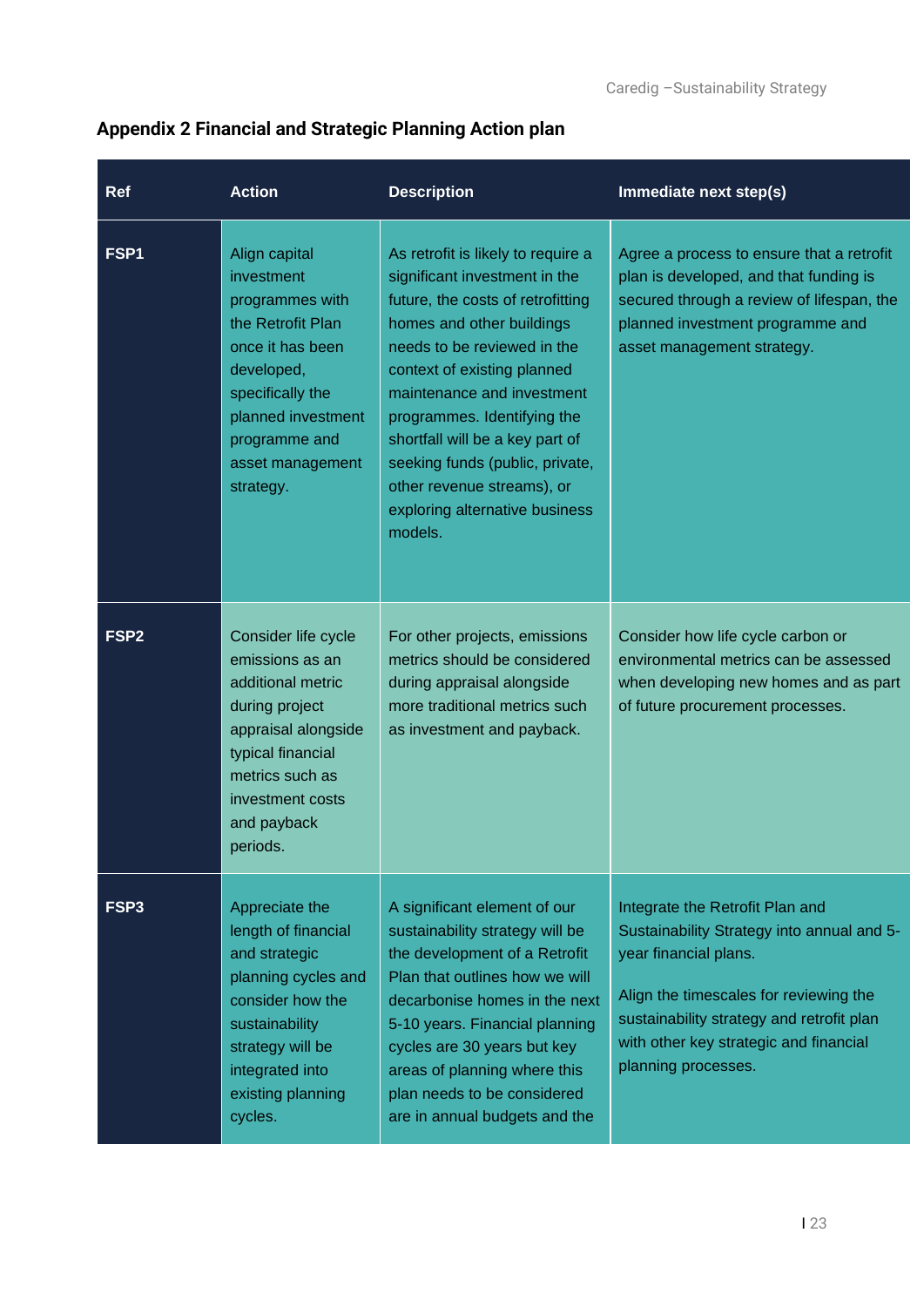|      |                                                                                                 | medium term, 5-year financial<br>plan.<br>It's also important to consider<br>how the decarbonisation plan<br>will interact and feed into the<br>organisation's corporate plan<br>which is prepared every 5<br>years. |                                                                        |
|------|-------------------------------------------------------------------------------------------------|----------------------------------------------------------------------------------------------------------------------------------------------------------------------------------------------------------------------|------------------------------------------------------------------------|
| FSP4 | Consider climate-<br>related risks as part<br>of the risk mapping<br>and assessment<br>process. |                                                                                                                                                                                                                      | Ensure that the Risk Management<br>Framework identifies Climate Risks. |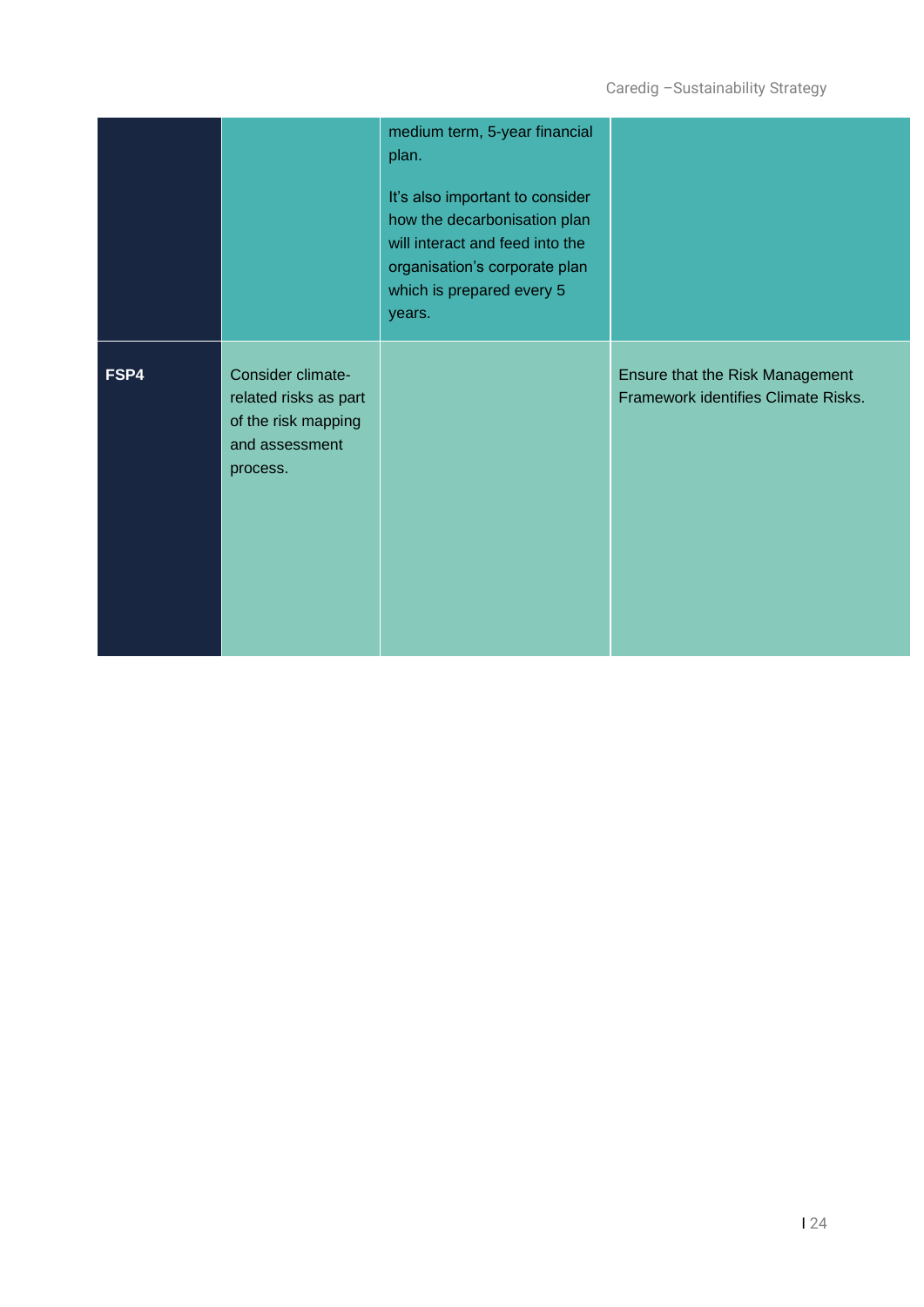## <span id="page-24-0"></span>**Appendix 3 Monitoring and Reporting Action Plan**

| Ref             | <b>Feedback from</b><br><b>stakeholders</b>                                                                                         | <b>Action</b>                                                                                                                                                                                                                                                              | <b>Immediate next steps</b>                                                                                                                                                                                                                                                                                                                         |
|-----------------|-------------------------------------------------------------------------------------------------------------------------------------|----------------------------------------------------------------------------------------------------------------------------------------------------------------------------------------------------------------------------------------------------------------------------|-----------------------------------------------------------------------------------------------------------------------------------------------------------------------------------------------------------------------------------------------------------------------------------------------------------------------------------------------------|
| MR1             | <b>Report publicly</b><br>against key ESG<br>metrics.                                                                               | Using a consistent<br>recognised reporting<br>framework could unlock<br>future investment<br>opportunities and position<br>the organisation as a leader<br>in the area. It also illustrates<br>the organisation's<br>commitment to sustainability<br>to external partners. | Publish our carbon footprint in our<br>Annual Report and increase visibility of<br>our work.<br>Agree the KPI's that the Association will<br>report against using the Sustainability<br><b>Reporting for Social Housing framework</b><br><b>(ESG Social Housing - Building a)</b><br>sector standard approach to ESG<br>reporting.                  |
| MR <sub>2</sub> | Agree KPIs to<br>increase the<br>Board's<br>accountability for<br>sustainability.                                                   | Integrate an agreed set of<br>sustainability metrics<br>alongside financial metrics<br>into the annual report and<br>accounts. This could be<br>KPIs that monitor emissions,<br>track carbon saving projects,<br>or success of supplier<br>engagement.                     | The Leadership team and Sustainability<br>Working Group will devise metrics that<br>could be used to report on progress.<br>This will be informed by the ESG<br><b>Reporting for Social Housing</b><br>Framework.<br>The progress against agreed KPIs will<br>then be presented to the Development<br>and Asset Management Committee for<br>review. |
| MR <sub>3</sub> | <b>Seek Board</b><br>approval for<br>overarching<br>science-based<br>targets to<br>demonstrate<br>commitment to<br>decarbonisation. | Engage stakeholders in<br>deciding what targets to aim<br>for whilst understanding the<br>resources required to meet<br>the target.                                                                                                                                        | Build on existing engagement<br>completed with Board Members and<br>Staff, introducing the idea of target-<br>setting and the advantages associated<br>with it.<br>Review activity from other housing<br>associations and advice from regional<br>bodies such as Community Housing<br>Cymru.                                                        |
| MR4             | Ensure that the<br>carbon footprint                                                                                                 | Consider extending the<br>carbon footprint to consider                                                                                                                                                                                                                     | Understand which emissions have not<br>been captured when measuring our                                                                                                                                                                                                                                                                             |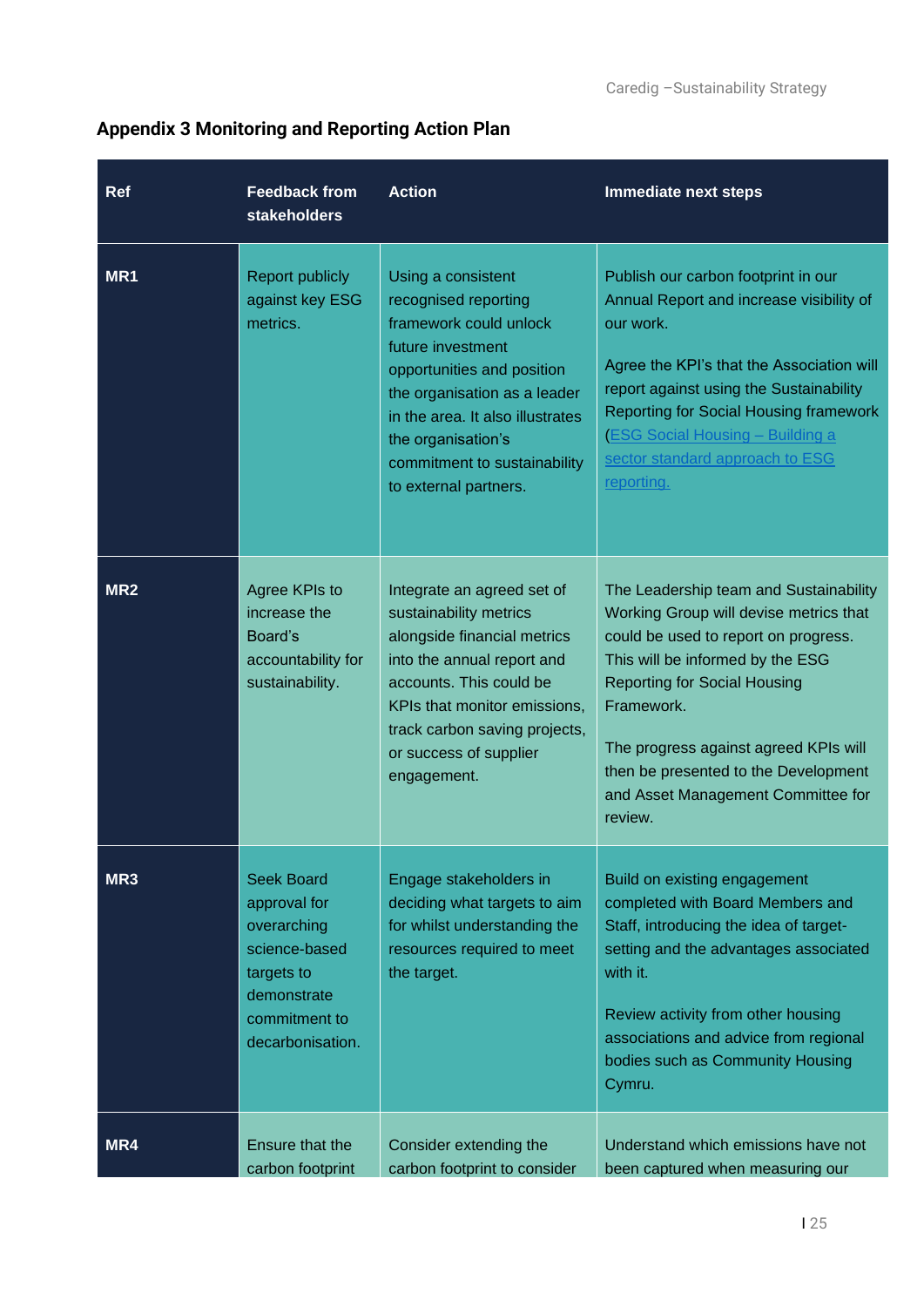| accurately<br>reflects all the | other relevant Scope 3<br>emissions sources such as | carbon footprint and make an informed<br>decision as to whether further work |
|--------------------------------|-----------------------------------------------------|------------------------------------------------------------------------------|
| organisation's                 | purchased goods and                                 | need to be done to capture these.                                            |
| emission sources.              | services, business travel,<br>commuting etc.        |                                                                              |
|                                |                                                     |                                                                              |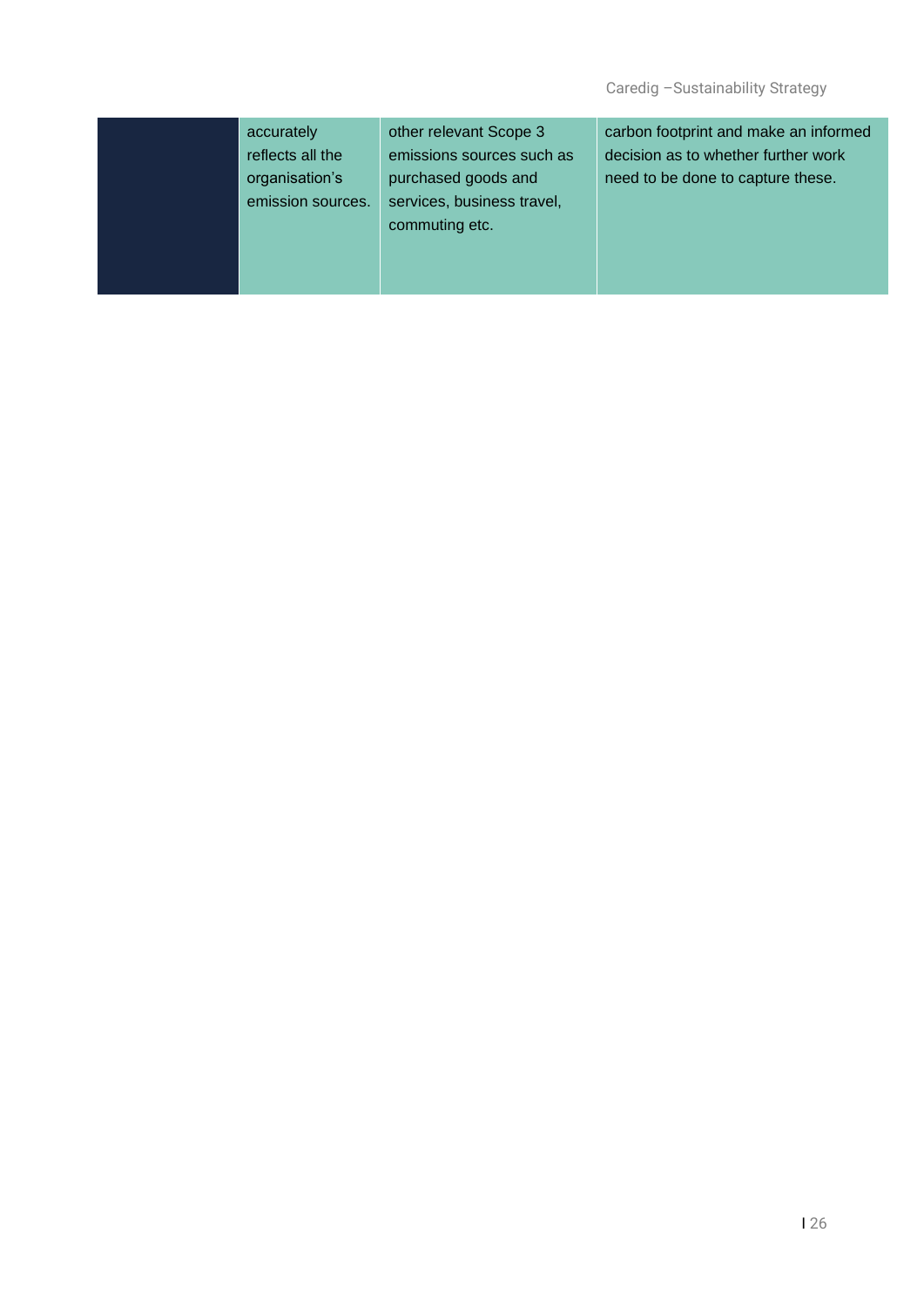## <span id="page-26-0"></span>**Appendix 4 Engagement and Collaboration action plan**

| Ref             | <b>Feedback</b>                                                                                              | <b>Action</b>                                                                                                                                                                                                                                                                                                                                                                                                                                                                       | <b>Immediate next steps</b>                                                                                                                                                                                                                                                                                                                                                                                                                     |
|-----------------|--------------------------------------------------------------------------------------------------------------|-------------------------------------------------------------------------------------------------------------------------------------------------------------------------------------------------------------------------------------------------------------------------------------------------------------------------------------------------------------------------------------------------------------------------------------------------------------------------------------|-------------------------------------------------------------------------------------------------------------------------------------------------------------------------------------------------------------------------------------------------------------------------------------------------------------------------------------------------------------------------------------------------------------------------------------------------|
| EC <sub>1</sub> | Develop a tenant<br>engagement<br>strategy for<br>sustainability and<br>climate change.                      | Develop a tenant engagement<br>framework that addresses the<br>challenge of meeting the<br>needs of different tenants and<br>considers ways of<br>empowering tenants to play an<br>active role in design of low-<br>carbon solutions and for their<br>homes.<br>The Executive Director is part<br>of the CEIC cohort working on<br>the decarbonisation of social<br>housing and working with<br>other organisations on<br>engaging with Tenants on<br>decarbonisation and retrofit. | Implement the outputs of the CEIC cohort<br>and evaluate.<br>Consider the most effective ways of<br>engaging based on outcome/situation.                                                                                                                                                                                                                                                                                                        |
| EC <sub>2</sub> | Consider ways to<br>raise tenant<br>awareness of<br>climate-related<br>issues and their<br>potential impacts | Set up communication tools<br>that are meaningful to tenants<br>and that help raise awareness<br>of the organisation's<br>sustainability objectives.                                                                                                                                                                                                                                                                                                                                | The CLCC consortium is developing<br>training courses for Tenants, and these will<br>be rolled out to interested Tenants Provide<br>carbon literacy training for staff.<br>The CEIC cohort is planning to work<br>together to raise climate related issues<br>e.g. social media, newsletters etc. - need<br>to implement this.<br>Develop a carbon barometer that shows a<br>live view of carbon savings from activities<br>on a regular basis. |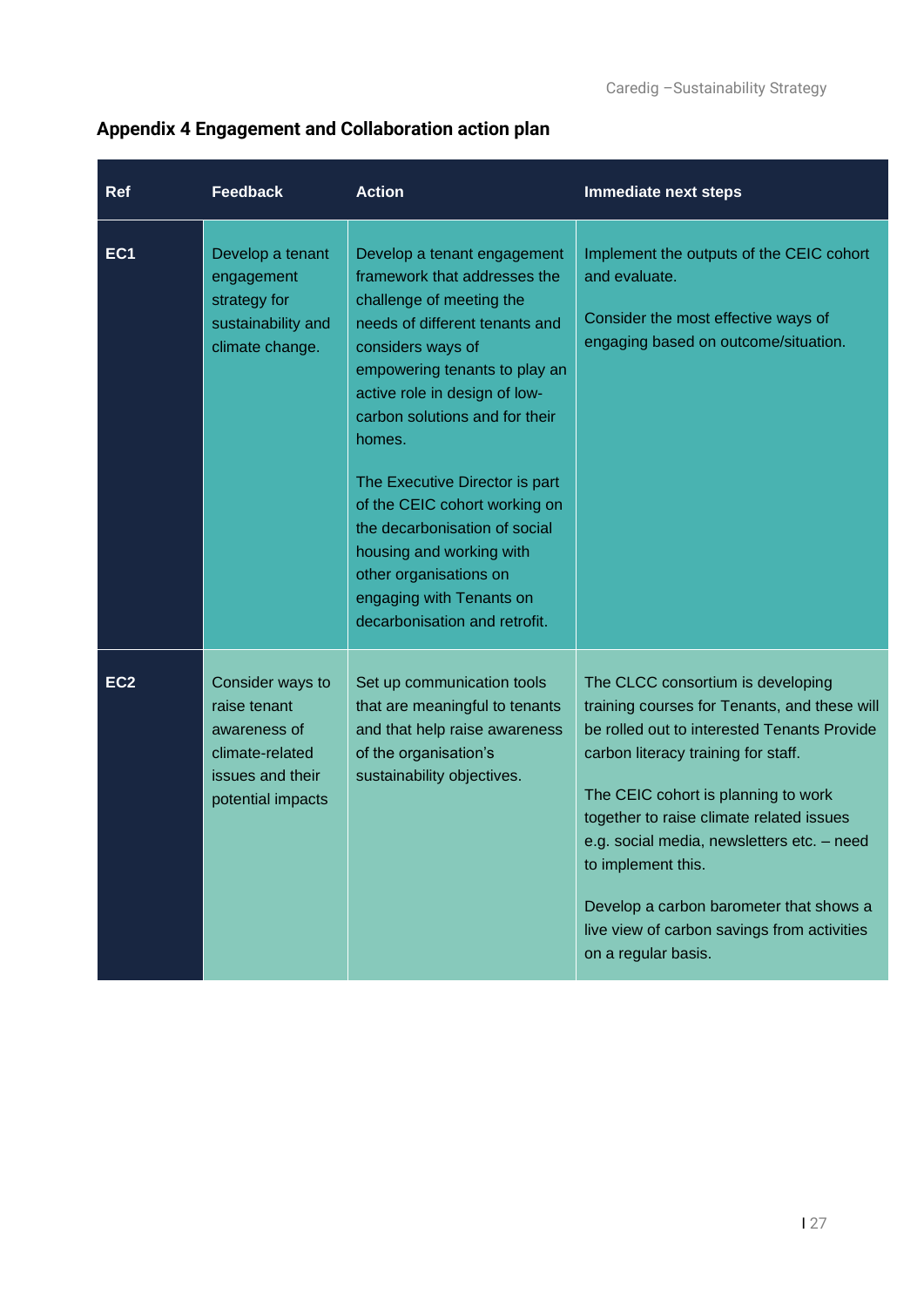| EC <sub>3</sub> | <b>Measure</b><br>emissions from<br>procurement to<br>better understand<br>the impact of<br>procured goods<br>and services and<br>engage suppliers<br>and contractors to<br>reduce emissions<br>from this source. | Start by estimating emissions<br>from procurement using<br>contractual spend, which will<br>highlight its contribution to the<br>organisation's footprint, and<br>key hotspots to investigate<br>further. With this information, a<br>targeted engagement strategy<br>should be developed, to<br>manage emissions from<br>procurement. | Estimate the emissions that arise from<br>procured goods and services.<br>Investigate the mechanisms that can be<br>used to collaborate with partners to reduce<br>emissions in line with the organisation's<br>objectives (e.g. Consider if carbon literacy<br>programme would be useful to roll-out to<br>contractors, reviewing contract criteria<br>$etc.$ ) |
|-----------------|-------------------------------------------------------------------------------------------------------------------------------------------------------------------------------------------------------------------|----------------------------------------------------------------------------------------------------------------------------------------------------------------------------------------------------------------------------------------------------------------------------------------------------------------------------------------|------------------------------------------------------------------------------------------------------------------------------------------------------------------------------------------------------------------------------------------------------------------------------------------------------------------------------------------------------------------|
| EC4             | Address the<br>current<br>maintenance and<br>low-carbon<br>technology skills<br>gap by building<br>local partnerships.                                                                                            | Identify the skills gaps both<br>internally and with partners<br>and work together to provide<br>access to training needs. This<br>could be providing financial<br>support for training required to<br>install new technologies or<br>helping to identify the<br>appropriate courses.                                                  | Identify where there are apprenticeships<br>available for low-carbon skills development<br>amongst existing or new staff. Take<br>advantage of funding opportunities for<br>establishing new apprenticeships and<br>programmes.                                                                                                                                  |
| EC <sub>5</sub> | Gain funders'<br>support for<br>decarbonisation.                                                                                                                                                                  | Engage directly with funders<br>to maximise the amount of<br>money that we can spend on<br>decarbonisation measures,<br>which could be done in<br>partnership with other RSLs.                                                                                                                                                         | Initial discussions have taken place and<br>consent gained for optimised retrofit grant<br>funding to be excluded from covenant<br>calculations.                                                                                                                                                                                                                 |
| EC <sub>6</sub> | Collaborate with<br>other RSLs and<br>work towards a<br>standardised,<br>more efficient<br>offering.                                                                                                              | Working collaboratively<br>ensures that learnings are<br>shared and improves the<br>overall service offered. it could<br>bring cost and time benefits                                                                                                                                                                                  | Use the procurement framework that has<br>been developed as part of the Sero<br>consortium for optimised retrofit works for<br>new work and ensure that experiences are<br>shared.                                                                                                                                                                               |
| EC7             | Encourage cross-<br>collaboration<br>internally on<br>sustainability<br>issues.                                                                                                                                   | <b>Create a Sustainability</b><br><b>Working Group that are</b><br>responsible for reporting<br>information from across<br>Caredig                                                                                                                                                                                                     | A cross-organisational group of volunteers<br>will be created which will help steer the<br>implementation of this strategy and<br>implement initiatives.                                                                                                                                                                                                         |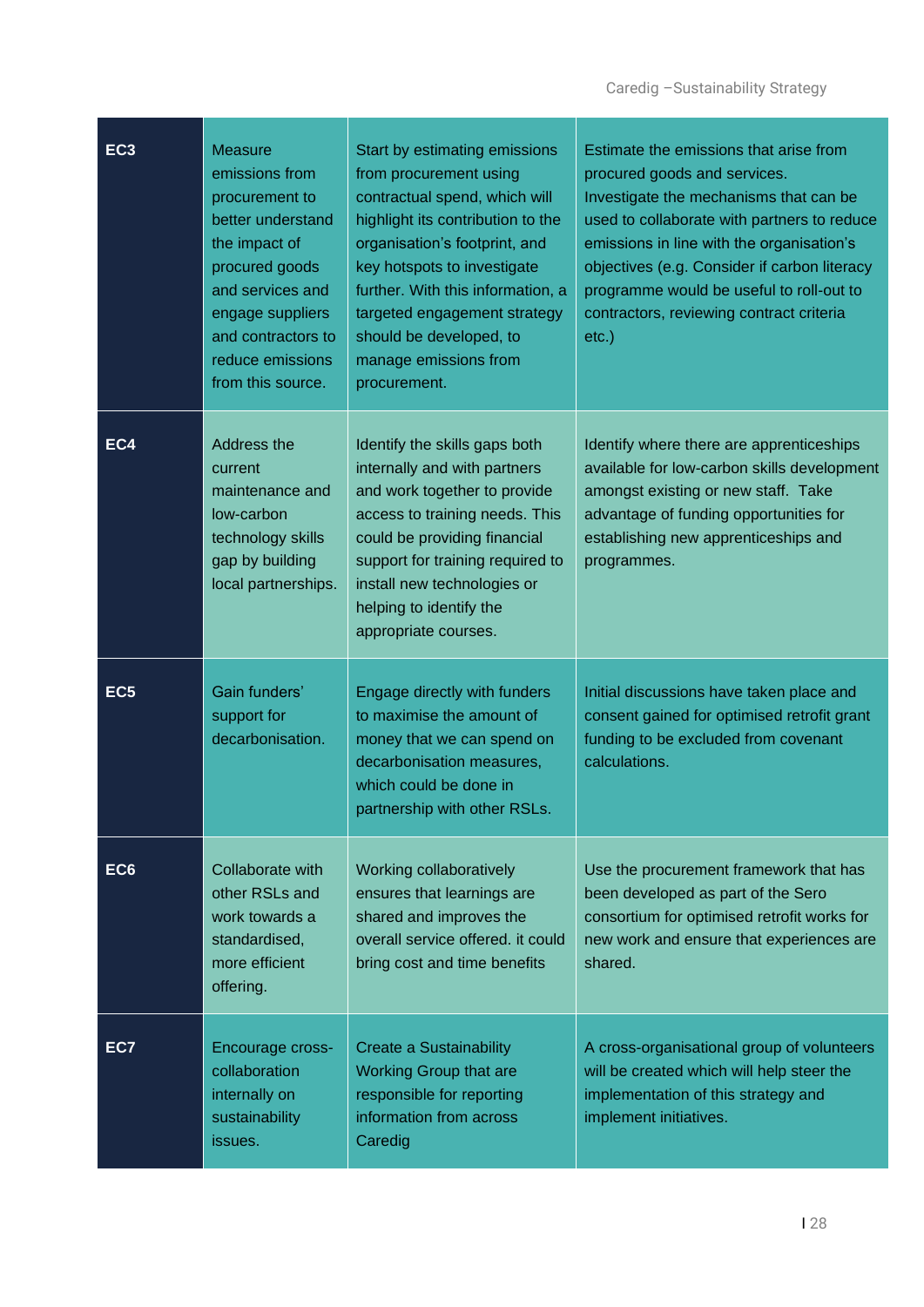<span id="page-28-0"></span>

|  |  |  | Appendix 5 Operational Action Plan - Existing Homes |
|--|--|--|-----------------------------------------------------|
|--|--|--|-----------------------------------------------------|

| Ref            | <b>Action</b>                                                                                                                                                                                                                                                                              | <b>Description</b>                                                                                                                                                                                                                                                                                                                                                                                                                                                                                                                                                                      | <b>Immediate next steps</b>                                                                                                                                                                                                                                                                                                                                                                                                                                                                                                                                                                                                             |
|----------------|--------------------------------------------------------------------------------------------------------------------------------------------------------------------------------------------------------------------------------------------------------------------------------------------|-----------------------------------------------------------------------------------------------------------------------------------------------------------------------------------------------------------------------------------------------------------------------------------------------------------------------------------------------------------------------------------------------------------------------------------------------------------------------------------------------------------------------------------------------------------------------------------------|-----------------------------------------------------------------------------------------------------------------------------------------------------------------------------------------------------------------------------------------------------------------------------------------------------------------------------------------------------------------------------------------------------------------------------------------------------------------------------------------------------------------------------------------------------------------------------------------------------------------------------------------|
| <b>H1</b>      | Ensure 100% of<br>building condition<br>and energy<br>efficiency data.                                                                                                                                                                                                                     | Use stock condition surveys to<br>collect more information around the<br>condition of assets (e.g. Floor area,<br>EPC ratings).                                                                                                                                                                                                                                                                                                                                                                                                                                                         | Stock condition surveys occur every 5<br>years, and whole home surveys will be<br>completed as part of the Optimised<br>Retrofit Programme (ORP).                                                                                                                                                                                                                                                                                                                                                                                                                                                                                       |
| H <sub>2</sub> | Collect actual<br>energy<br>performance data<br>on all our homes.                                                                                                                                                                                                                          | Collect actual performance data<br>and use this to identify the<br>performance gap that might exist<br>between EPC or SAP rating and<br>actual performance. Monitoring the<br>real-world performance of homes<br>and the performance of home<br>retrofits will help us understand if<br>assumptions about home emissions<br>are accurate and better inform<br>retrofit strategies. This is also a way<br>of protecting tenants from potential<br>fuel bills rises from the<br>electrification of heat i.e. inefficiently<br>operating systems can be identified<br>early and rectified. | IES systems are being installed in homes<br>which have received Optimised Retrofit<br>funding. These collect information on how<br>the home is performing in real-time.                                                                                                                                                                                                                                                                                                                                                                                                                                                                 |
| H <sub>3</sub> | Take the condition<br>and actual<br>performance data<br>for homes, and<br>the learnings from<br>the Optimised<br><b>Retrofit</b><br>Programme, to<br>identify key<br>opportunities for<br>decarbonising<br>archetypes in the<br>stock, which will<br>form the basis of<br>a retrofit plan. | We received a second award of<br>funding through Welsh<br><b>Government's Optimised Retrofit</b><br>Programme (ORP). Part of the<br>programme is to develop pathfinder<br>homes, that will help design specific<br>pathways to reduce emissions to as<br>close to zero as possible for<br>different property types and<br>establish these routes for a future<br>retrofit plan that reduces energy<br>demand and decarbonises homes<br>across the entire stock.<br>The Retrofit Plan needs to include a<br>strategy for electrifying heat in<br>homes, as well as specify a             | Identify properties where major planned<br>investment is due to take place and where<br>energy performance is particularly low and<br>consider consolidating investment into a<br>whole house retrofit.<br>Review major planned maintenance works<br>such as boiler replacements, roofing,<br>repairs to walls, glazing replacements etc.<br>from a carbon perspective and investigate<br>the feasibility of replacing with low-carbon<br>alternatives.<br>We will use the findings from this<br>programme, as well as data from the stock<br>condition surveys to develop a retrofit plan<br>across different archetypes in our stock. |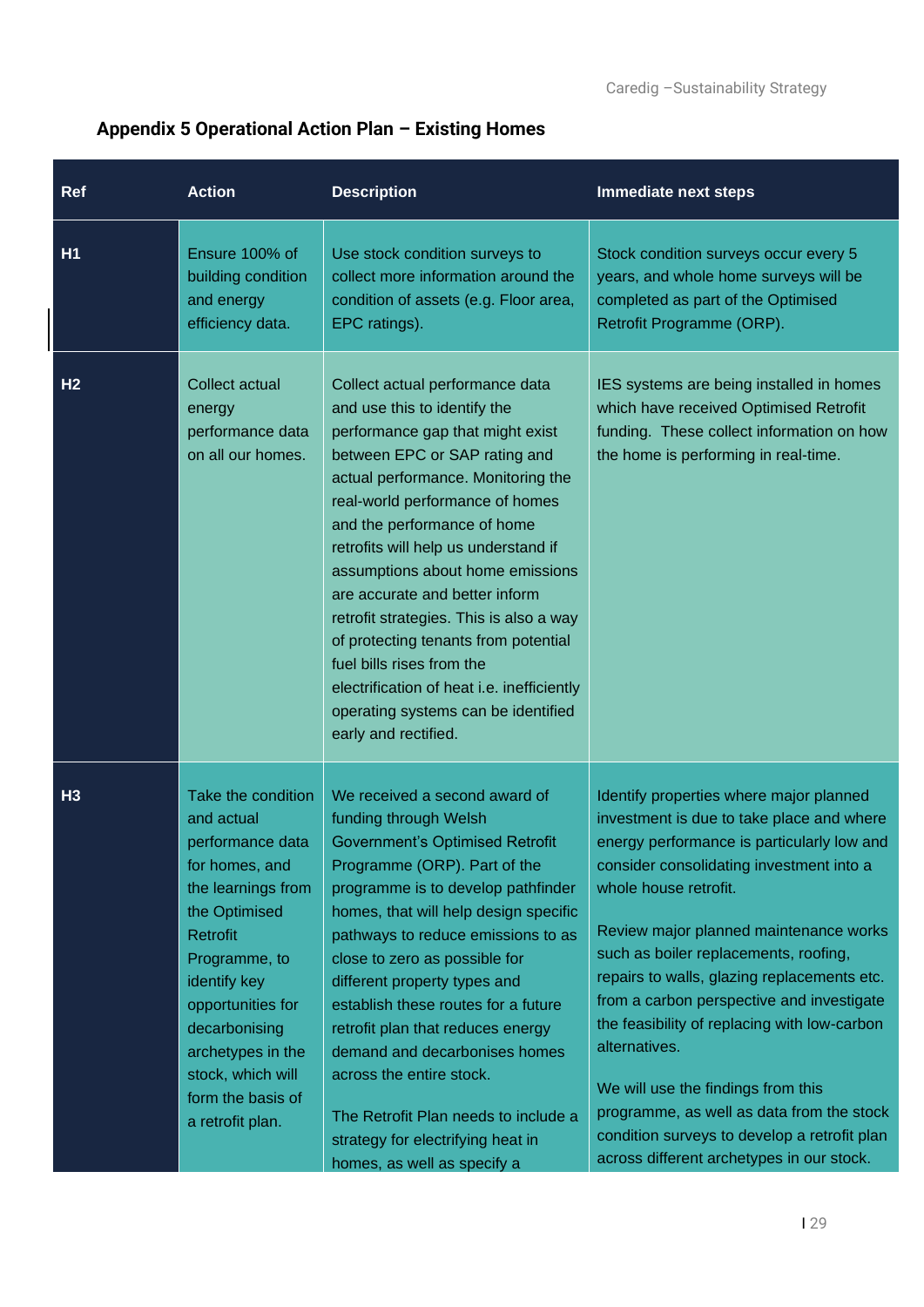|                |                                                                                                                                                                                                   | minimum thermal performance<br>target for each archetype. It will also<br>be important to consider the role of<br>storage heating in flats. Storage<br>heat (in the form of modern storage<br>heaters or centralised storage<br>boilers) is likely to be a key<br>technology for decarbonising heat<br>in flats. When paired well with time<br>of use tariffs, tenants can benefit<br>from lower fuel bills <sup>6</sup> . | which will be reviewed alongside the Asset<br>Management Strategy and investment<br>programme.                                                                                                                                                                         |
|----------------|---------------------------------------------------------------------------------------------------------------------------------------------------------------------------------------------------|----------------------------------------------------------------------------------------------------------------------------------------------------------------------------------------------------------------------------------------------------------------------------------------------------------------------------------------------------------------------------------------------------------------------------|------------------------------------------------------------------------------------------------------------------------------------------------------------------------------------------------------------------------------------------------------------------------|
| H <sub>4</sub> | Ensure that the<br>retrofit plan<br>provides the link<br>between the asset<br>management<br>strategy and<br>building passports<br>from the<br><b>Optimised Retrofit</b><br>Programme<br>$(ORP)$ . | Combine findings from stock<br>condition surveys and whole home<br>surveys with the passport to zero<br>carbon from ORP to establish a<br>retrofit plan.                                                                                                                                                                                                                                                                   | Software should be available soon to<br>consolidate this analysis, which can then<br>be used to integrate the retrofit plan and<br>passports into the asset management<br>strategy.                                                                                    |
| H <sub>5</sub> | <b>Empower Tenants</b><br>to monitor and<br>reduce energy<br>consumption<br>where possible.                                                                                                       | Where there is no direct metering<br>and where tenants pay a service<br>charge for energy consumed in<br>homes and for communal areas,<br>this means that Tenants do not<br>know how much energy they are<br>consuming. Installing sub-meters to<br>accurately measure consumption<br>would give better visibility of what's<br>being used and provide an incentive<br>to reduce consumption where<br>possible.            | Identify a programme to install sub-meters<br>where service charges are being used to<br>bill tenants by usage rather than<br>apportionment.<br>Use Optimised Retrofit Demonstrator<br>Projects to raise awareness of low carbon<br>heating systems and how they work. |

<sup>6</sup> <https://connectedresponse.co.uk/our-services/>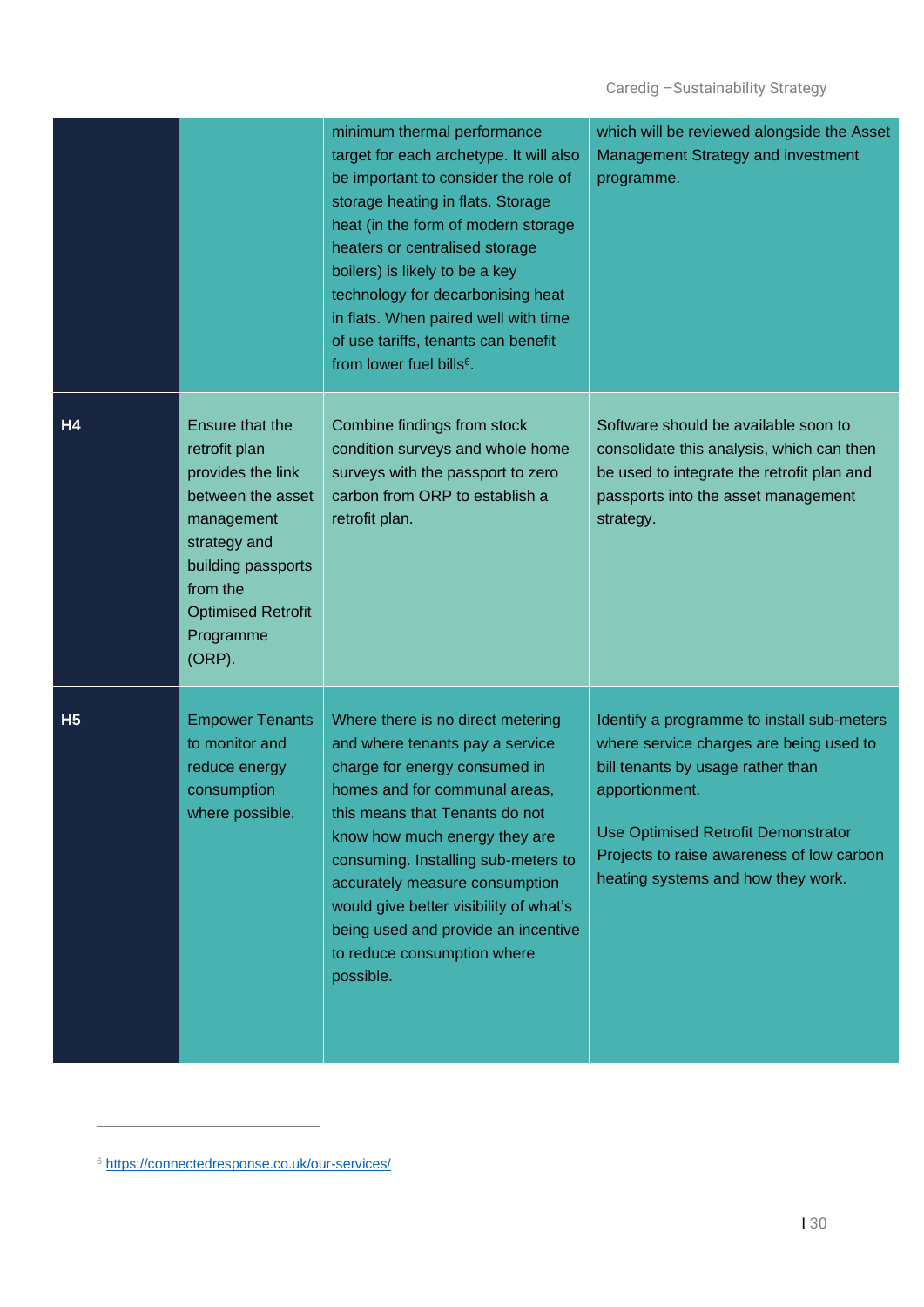## <span id="page-30-0"></span>**Appendix 6 Operational Action Plan - New Developments**

| Ref             | <b>Action</b>                                                                                                                                                   | <b>Description</b>                                                                                                                                                                                                                                                                                                                                  | <b>Immediate next steps</b>                                                                 |
|-----------------|-----------------------------------------------------------------------------------------------------------------------------------------------------------------|-----------------------------------------------------------------------------------------------------------------------------------------------------------------------------------------------------------------------------------------------------------------------------------------------------------------------------------------------------|---------------------------------------------------------------------------------------------|
| ND <sub>1</sub> | Use recently<br>completed<br>Treboeth project<br>(constructed to<br>EPC A) as a<br><b>learning</b><br>opportunity to<br>apply to future<br>new<br>developments. | Caredig currently has a target to<br>build 700 new homes in the<br>next 10 years, which will need<br>to comply with the Welsh<br><b>Housing Design Standards To</b><br>achieve this, all new builds will<br>need to be future-proofed, with<br>electric heating systems and EV<br>charging capacity, as wells a<br>high building fabric efficiency. | Carry out lessons learned exercise on<br>Treboeth and use to inform future<br>developments. |
| ND <sub>2</sub> | Adopt a fabric first<br>approach to new<br>build                                                                                                                | Adopting a fabric first approach<br>means that the homes are less<br>dependent on how a Tenant<br>lives and manages any<br>technology.                                                                                                                                                                                                              | Ensure that future designs for new build<br>homes adopt a fabric first approach             |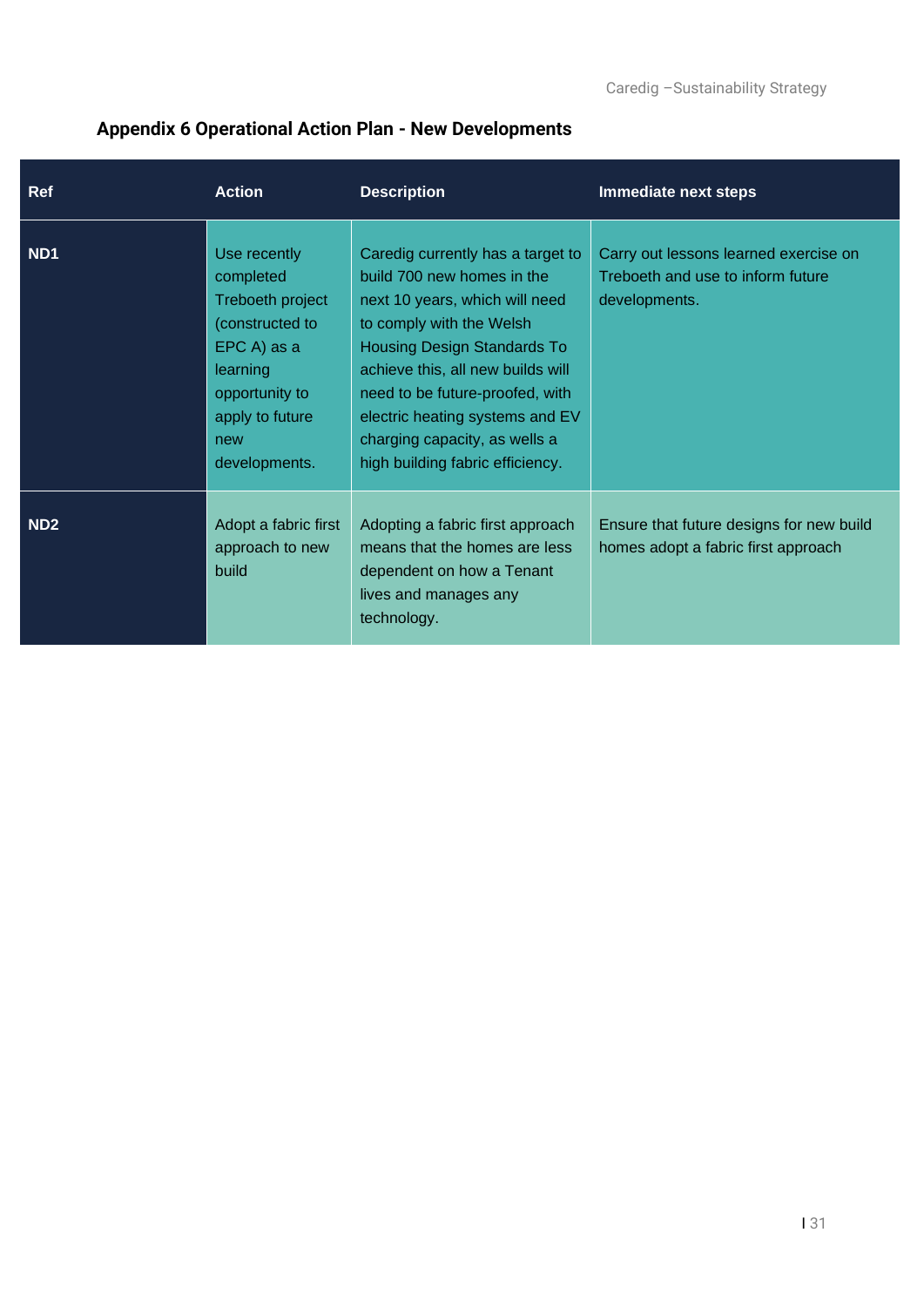| <b>Ref</b>      | <b>Focus area</b>      | <b>Immediate next</b><br><b>steps</b>                                                                                                                                                        | <b>Description</b>                                                                                                                                                                                                                                                                                                                                                                                                                                                                                                                                  |
|-----------------|------------------------|----------------------------------------------------------------------------------------------------------------------------------------------------------------------------------------------|-----------------------------------------------------------------------------------------------------------------------------------------------------------------------------------------------------------------------------------------------------------------------------------------------------------------------------------------------------------------------------------------------------------------------------------------------------------------------------------------------------------------------------------------------------|
| DO <sub>1</sub> | Office                 | Establish<br>sustainability working<br>group and target<br>behaviour change at<br>our offices.                                                                                               | We will convene a Sustainability Working Group whose focus<br>will be to identify ways to reduce energy consumption<br>throughout the office.                                                                                                                                                                                                                                                                                                                                                                                                       |
| DO <sub>2</sub> | Leased fleet -<br>vans | <b>Consider the costs</b><br>and feasibility of<br>shifting to a hybrid<br>van fleet. Pilot use of<br>2 Hybrid Vans and<br>evaluate outcomes<br>prior to purchasing<br>any further vehicles. | We will complete a financial assessment for shifting to an all-<br>hybrid and all- electric fleet to understand the cost differences<br>(unlike hybrid electric vehicles, there is grant funding available<br>to support the costs of BEVs which could bring leasing costs<br>down). A fully electrified fleet may be challenging because staff<br>take vehicles home after work, so we should consider the costs<br>and feasibility of having a hybrid fleet so charging is more<br>flexible, and vehicles driven have much lower emissions rates. |
| DO <sub>3</sub> | Leased fleet -<br>vans | Offer basic training<br>and/or incentives for<br>more economic ways<br>of driving.                                                                                                           | Consider developing internal or external training programmes<br>for fleet drivers that provide more information on simple ways to<br>save on fuel by changing driving habits.<br>Miles per gallon could be reduced by up to 15%. Approximately<br>40 kgCO <sub>2</sub> e every 100 miles driven could be saved based on a<br>diesel van.                                                                                                                                                                                                            |
| DO <sub>4</sub> | Leased fleet -<br>vans | Analyse data to<br>improve efficiency of<br>and reduce the<br>length of journey<br>time and fuel used.                                                                                       | We will investigate ways that fleet travel can be made more<br>efficient to reduce fuel consumption by reviewing use data that<br>is collected.                                                                                                                                                                                                                                                                                                                                                                                                     |
| DO <sub>5</sub> | Ways of working        | Design and release a<br>survey to better<br>understand how<br>agile working has                                                                                                              | We have introduced an Agile Working Policy so we will<br>complete an assessment of its success on reducing emissions<br>from commuting.                                                                                                                                                                                                                                                                                                                                                                                                             |

## <span id="page-31-0"></span>**Appendix 7 Operational Action Plan - Direct Operations and Offices**